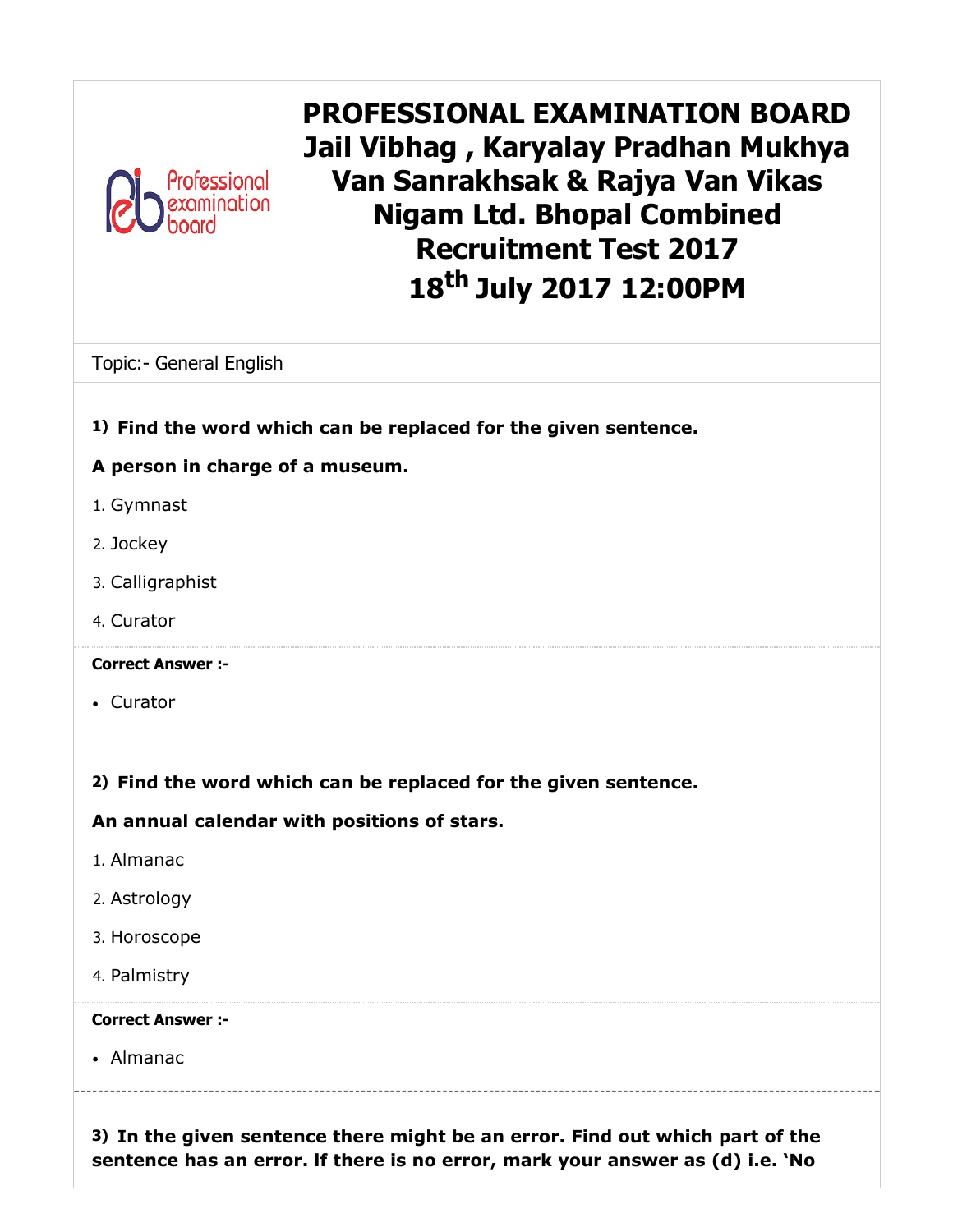error'.

```
She came home (a)/ by taxi, (b)/ did she? (c)/ No Error (d)
```
1. (a)

2. (b)

- 3. (d)
- 4. (c)

Correct Answer :-

 $\bullet$  (c)

4) In the given sentence there might be an error. Find out which part of the sentence has an error. lf there is no error, mark your answer as (d) i.e. 'No error'.

```
She is (a)/ the taller (b)/ of the two women. (c)/ No Error (d)
```
- 1. (a)
- 2. (b)
- 3. (d)
- 4. (c)

Correct Answer :-

 $\bullet$  (d)

5) Out of the given options, choose the most appropriate one to fill in the blank.

Earlier people did not know that food \_\_\_\_\_\_\_ cooked.

- 1. could be
- 2. must
- 3. could
- 4. can have

#### Correct Answer :-

could be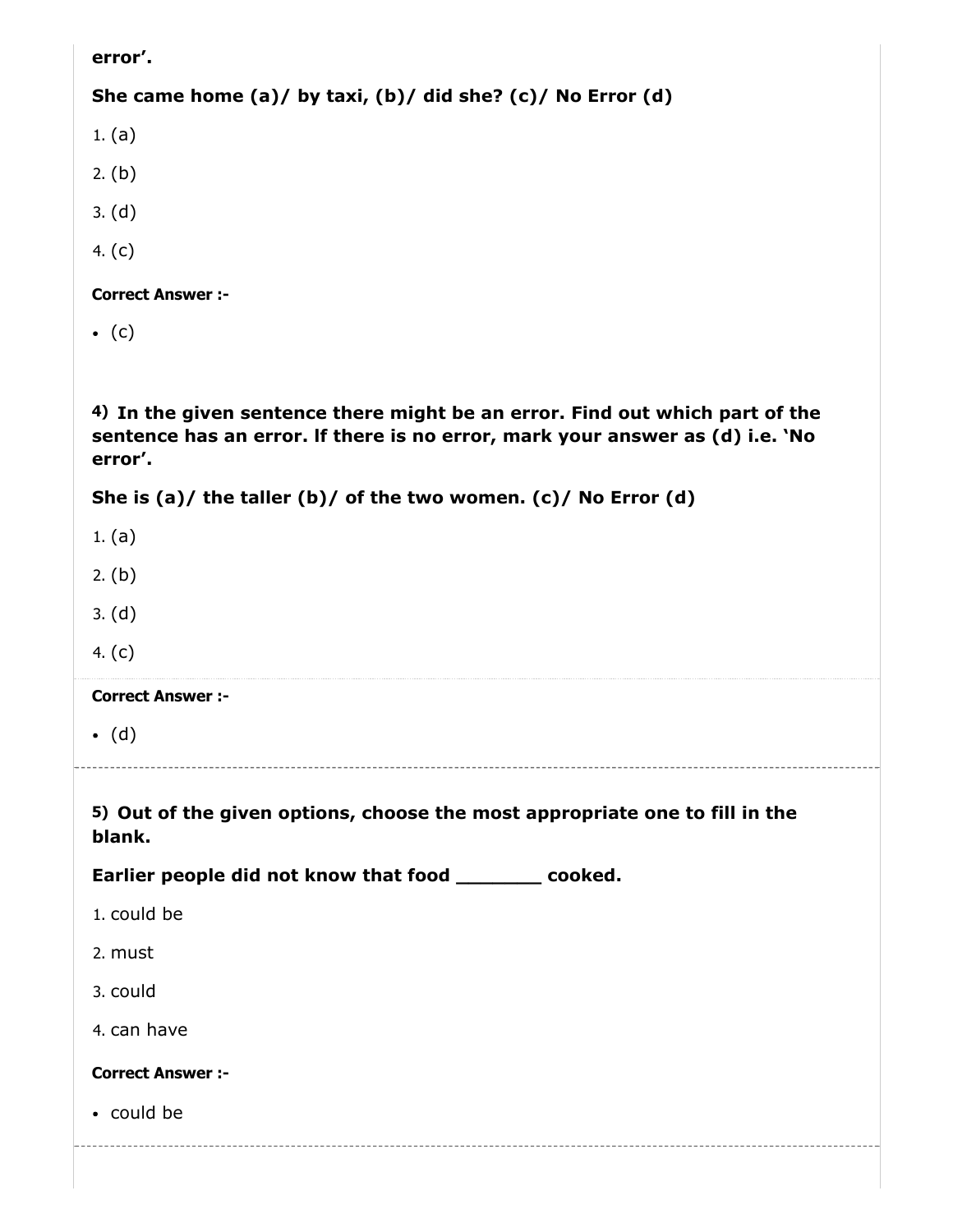6) Out of the given four options, choose the correct Conjunction to fill in the blank given in the sentence.

**where illness, she came to work.** 

- 1. Because
- 2. Hence
- 3. Though
- 4. Despite

#### Correct Answer :-

• Despite

7) Out of the given four options choose one to join the two sentences given below to make a meaningful sentence.

He says he has a dog.

I've never seen it.

- 1. Because
- 2. Although
- 3. So
- 4. Since

#### Correct Answer :-

Although

### 8) Out of the given four sentences, choose the one which is grammatically correct.

- 1. I've being working on this report for last Monday
- 2. I've been working on this report since last Monday
- 3. I've been worked on this report since last Monday
- 4. I've been worked on this report from last Monday

#### Correct Answer :-

• I've been working on this report since last Monday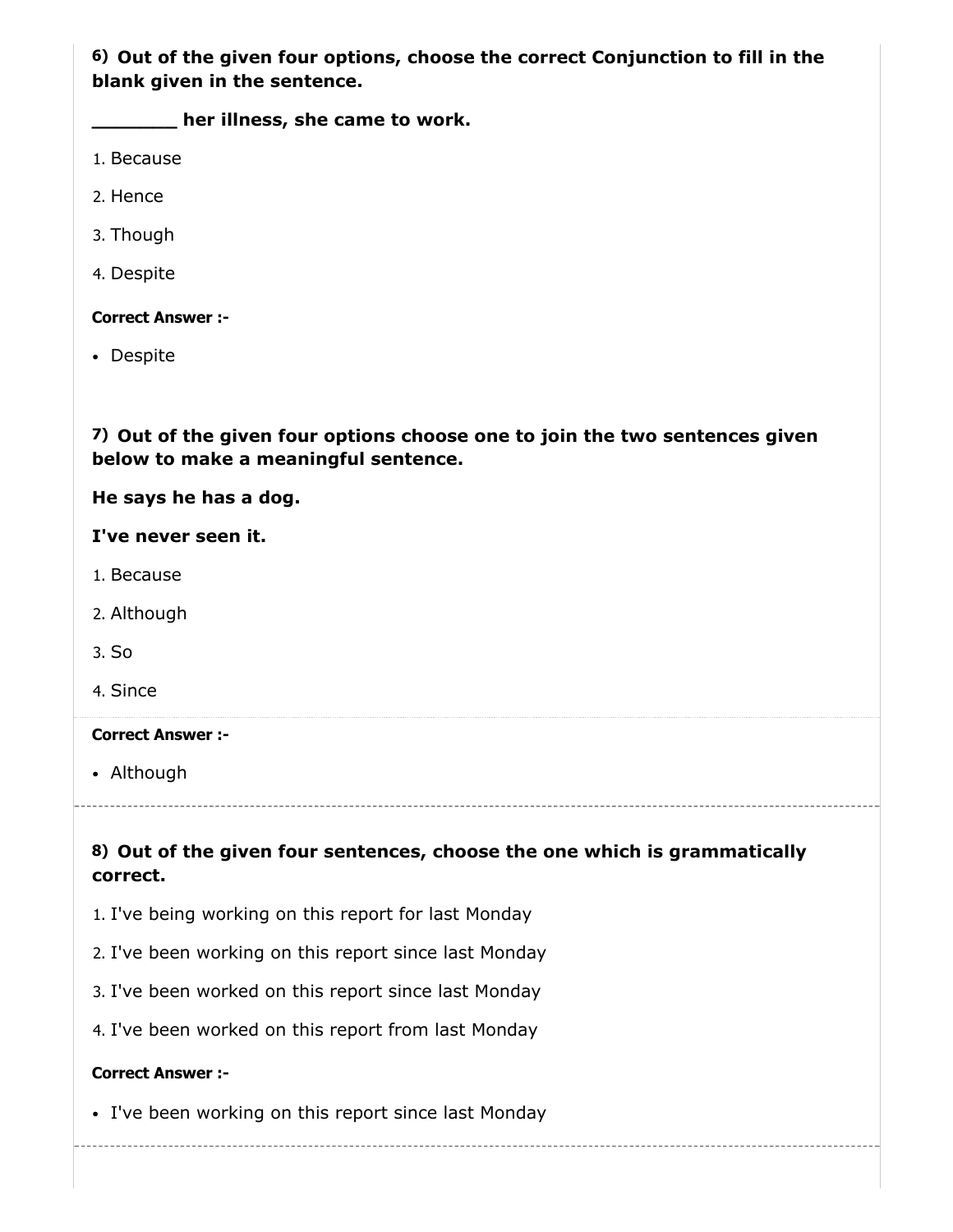### 9) Out of the given four sentences, choose the one which is grammatically correct.

- 1. She hid the key in the drawer
- 2. She has hid the key in the drawer
- 3. She has hide the key in the drawer
- 4. She have hid the key in the drawer

#### Correct Answer :-

• She hid the key in the drawer

### 10) Out of the given four words only one is spelt correctly. Find the word that is correctly spelt.

- 1. Diety
- 2. Diarrea
- 3. Dissppoint
- 4. Dilemma

#### Correct Answer :-

• Dilemma

### 11) Out of the given four words only one is not spelt correctly. Find the word that is not correctly spelt.

- 1. Contradict
- 2. Convenience
- 3. Colonel
- 4. Compitition

#### Correct Answer :-

• Compitition

### 12) Fill in the blank with the correct article.

\_\_\_\_\_\_\_ book which I want is not available.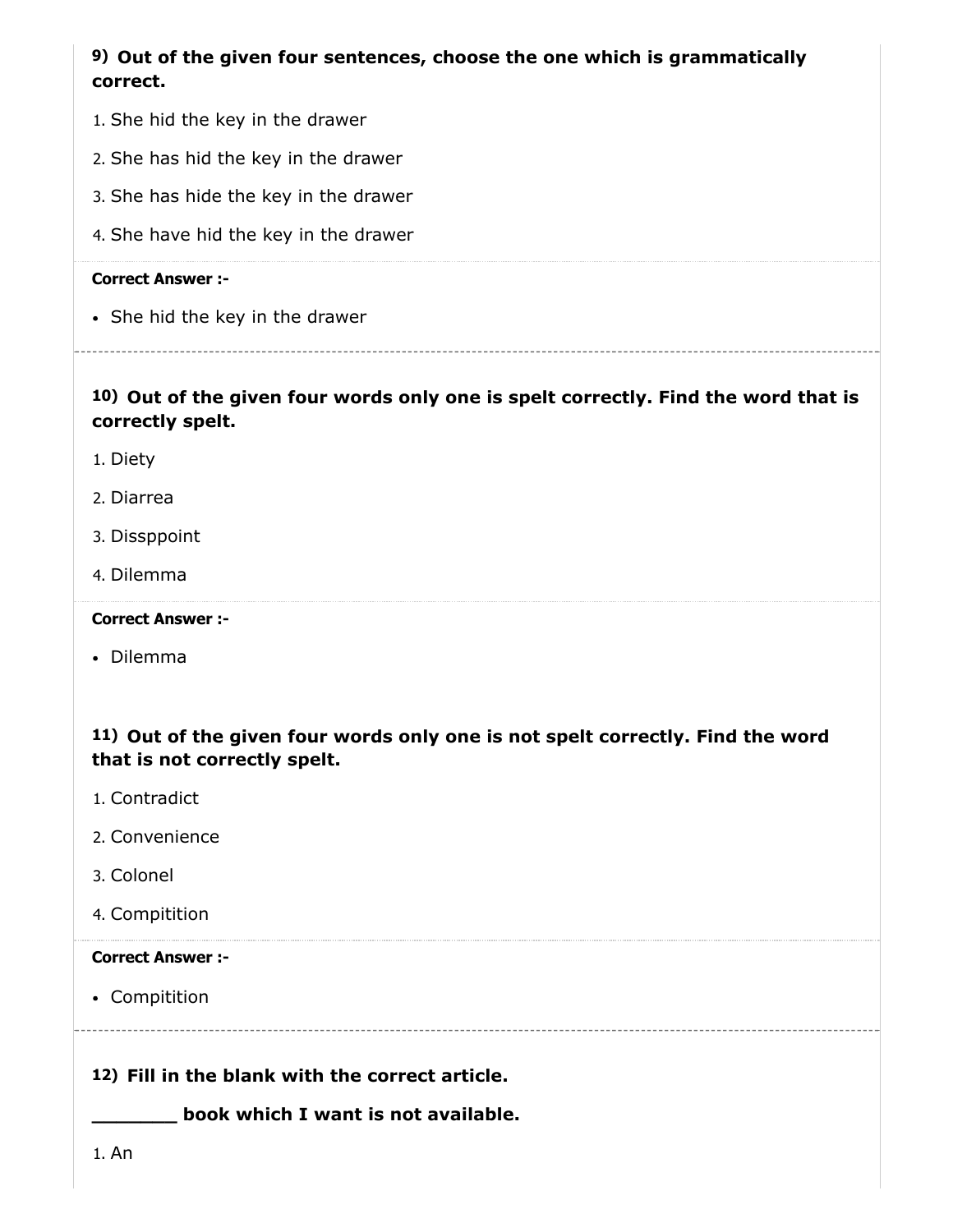| 2. The                                                |
|-------------------------------------------------------|
| 3. No article required                                |
| 4. A                                                  |
| <b>Correct Answer :-</b>                              |
| $\cdot$ The                                           |
|                                                       |
| 13) Fill in the blank with the correct article.       |
| My father hardly ever takes ______ day off from work. |
| 1. No article required                                |
| 2. the                                                |
| 3. an                                                 |
| 4. a                                                  |
| <b>Correct Answer :-</b>                              |
| $\cdot$ a                                             |
|                                                       |
|                                                       |
| 14) Fill in the blank with the correct Preposition.   |
| There were _______ hundred people at the lecture.     |
| 1. beside                                             |
| 2. from                                               |
| 3. over                                               |
| 4. with                                               |
| <b>Correct Answer :-</b>                              |
| • over                                                |
|                                                       |
| 15) Fill in the blank with the correct Preposition.   |
| They will serve lunch ______ noon.                    |
| 1. among                                              |
| 2. into                                               |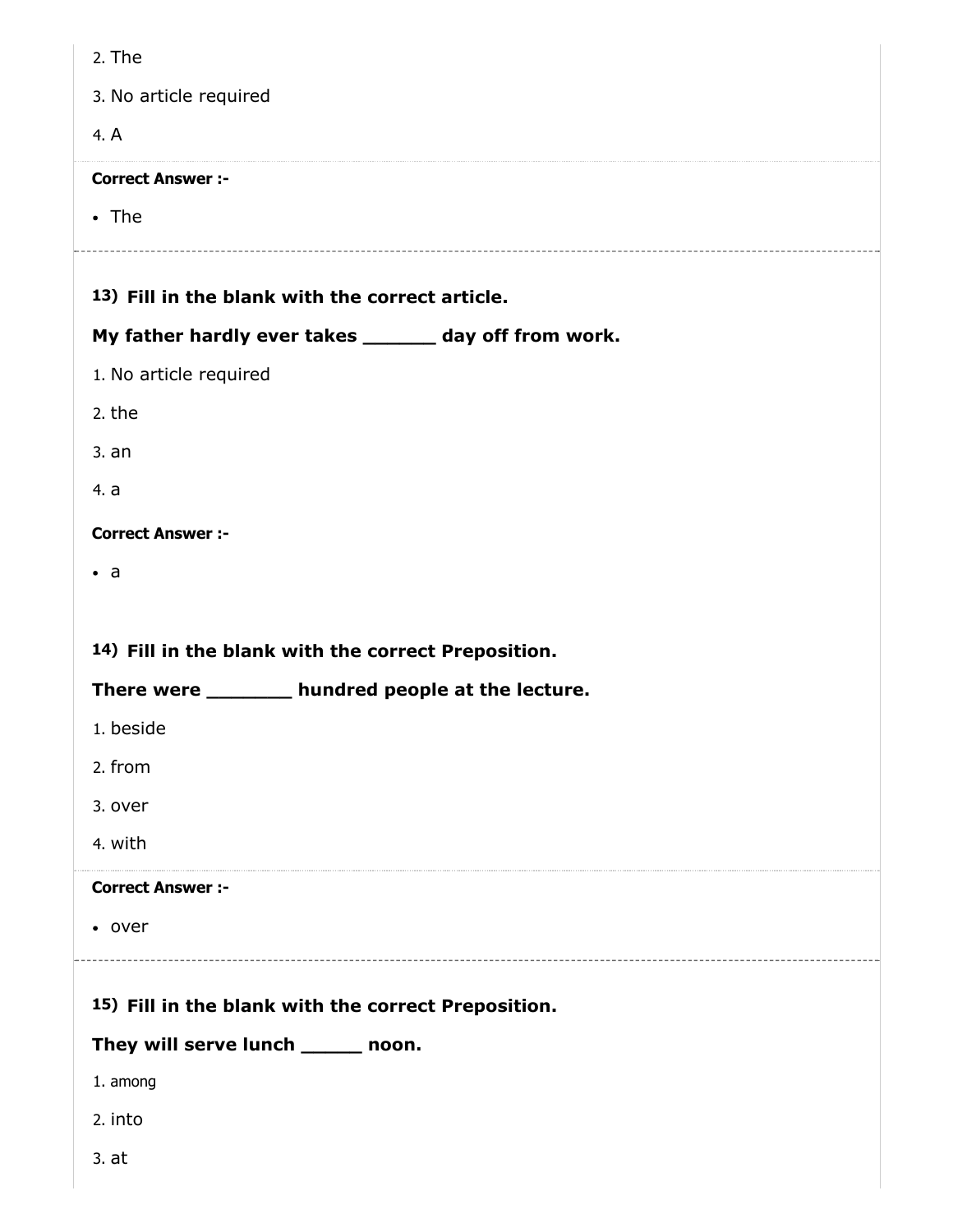|--|

• at

#### 16) DIRECTIONS: A sentence with an underlined word is given below. Find the word which is opposite to the highlighted word from the given options.

The rapid growth of opposition to the plan has surprised the council.

1. slow

2. quick

3. long

4. fast

Correct Answer :-

slow

17) DIRECTIONS: A sentence with an underlined word is given below. Find the Word which is most similar in meaning to the underlined word.

#### Our boat took a course contrary to theirs.

1. opposite

2. exact

3. advanced

4. similar

Correct Answer :-

• opposite

18) DIRECTIONS: A sentence with an underlined word is given below. Find the word which is opposite to the highlighted word from the given options.

Books were scattered across the floor.

- 1. collected
- 2. dispersed
- 3. thrown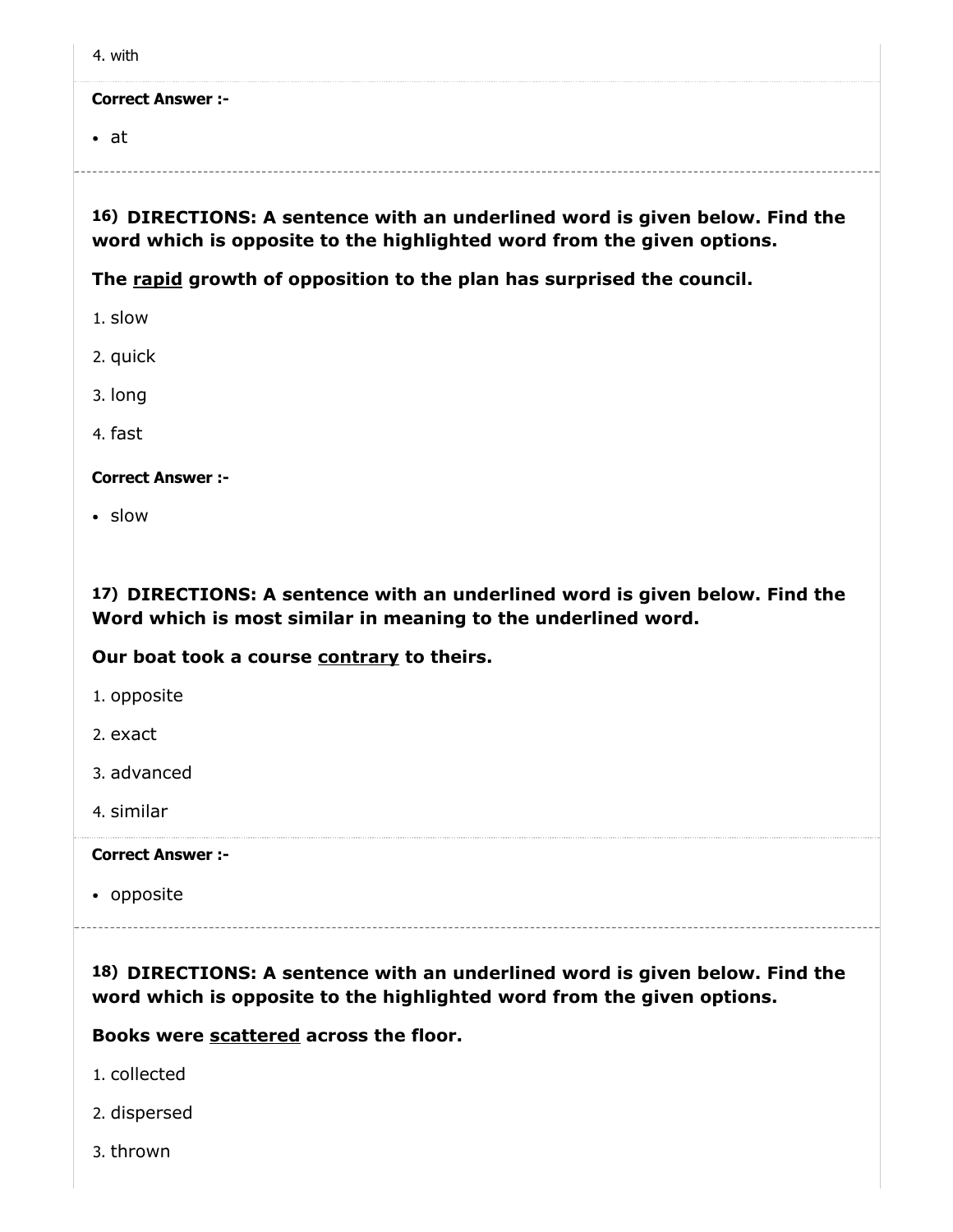collected

19) A sentence with an underlined idiomatic expression is given. What is the meaning of the idiomatic expression 'born with a silver spoon in his mouth' in the sentence given below?

James doesn't know anything about working for a living; he was born with a silver spoon in his mouth.

- 1. None of the above
- 2. surrounded by poverty and misery
- 3. born handicapped
- 4. born into wealth and privilege

#### Correct Answer :-

• born into wealth and privilege

20) A sentence with an underlined idiomatic expression is given. What is the meaning of the idiomatic expression 'A thorn in flesh' in the sentence given below?

#### John was a thorn in my flesh for years before I finally got rid of him.

- 1. a physical injury
- 2. None of the above
- 3. a cause of continual trouble
- 4. a comfortable position

#### Correct Answer :-

a cause of continual trouble

#### Topic:- General Science

### 1) Parsec is a unit of:/ पारसेक माक है:

1. Time/ समय का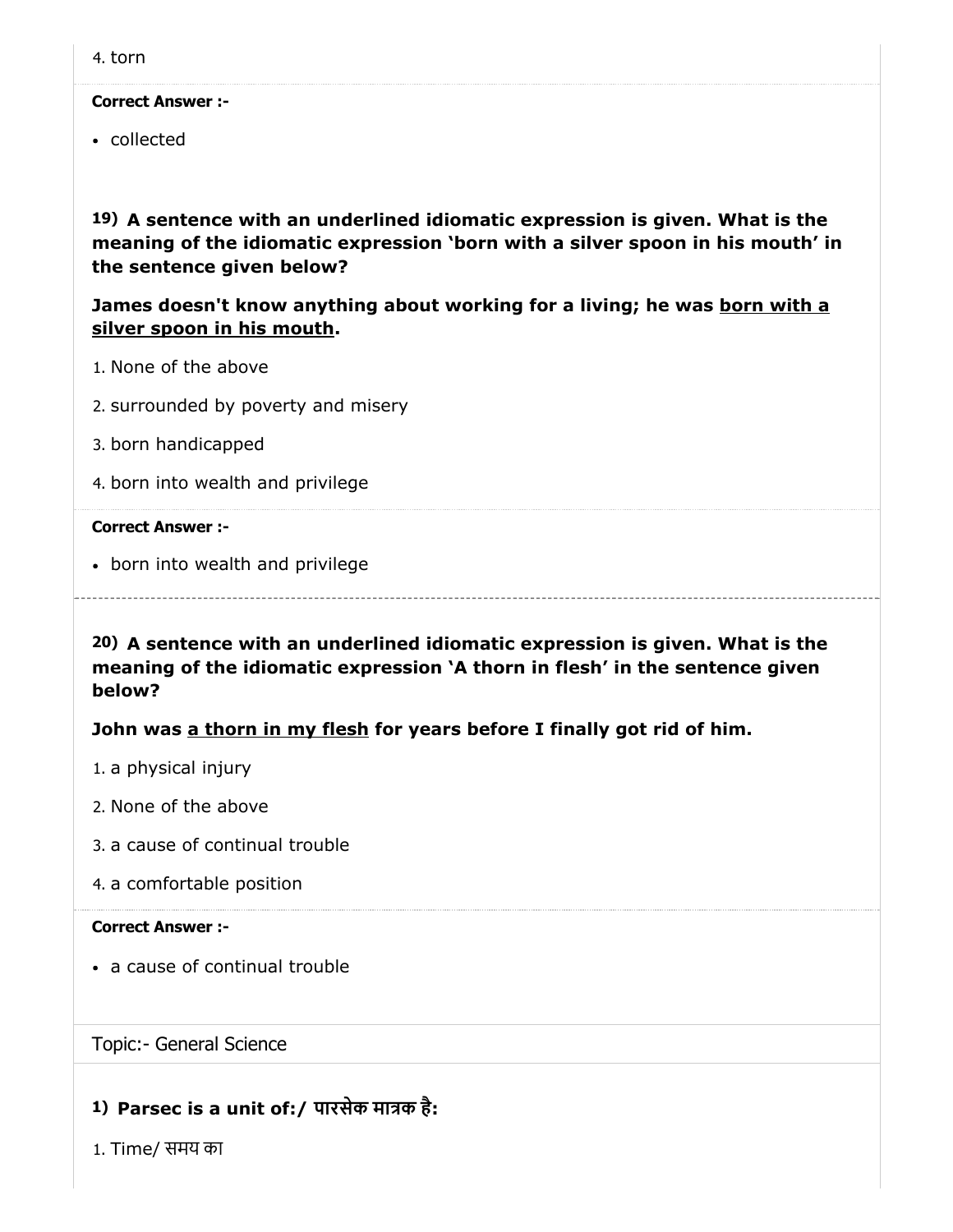- 2. Velocity/ वेग का
- 3. Distance/ दूरी का
- 4. Angle/ कोण का

Distance/ दूरी का

# 2) The atmosphere is held to the earth by:/ पृथ्वी से वायुमण्डल सम्बद्ध है:

- 1. Gravity/ गुरुत्व द्वारा
- 2. Winds/ वायु द्वारा
- 3. None of the above/ उपरोक्त में से कोई नहीं
- 4. Clouds/ बादलों द्वारा

#### Correct Answer :-

• Gravity/ गुरुत्व द्वारा

### 3) In induction, the transfer of charges takes place by-/ प्रेरण में, आवेशों का थानारण होता है-

- 1. Touching/ स्पर्श करने पर
- 2. From a distance/ दूरी से
- 3. Rubbing/ रगड़नेपर
- 4. Either by rubbing or touching/ या तो रगड़ने या स्पर्श कराने पर

#### Correct Answer :-

From a distance/ दूरी से

### 4) Ball bearings are used to-/ बॉल बियरिंग प्रयोग किये जाते हैं-

- 1. Remain same/ उसी स्थिति में रहने के लिए
- 2. Increase friction/ घर्षण बढ़ाने के लिए
- 3. Optimize friction/ घर्षण को पर्याप्त करने के लिए
- 4. Decrease friction/ घषण कम करनेके िलए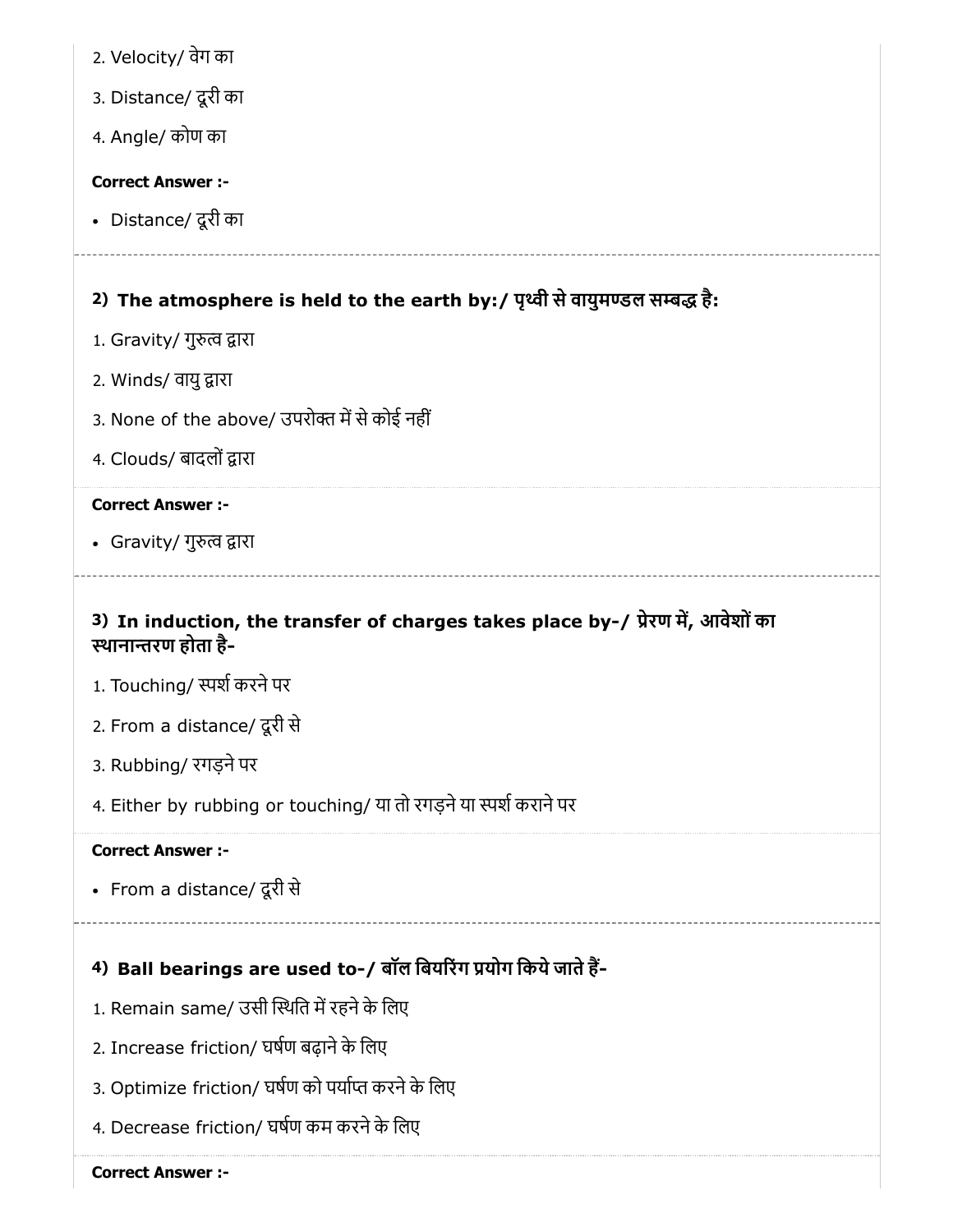### 5) The element used as the index of the wealth of a country is–/देश के धन के सूचक के रूप में उपयोग किया जाने वाला तत्व कौन सा है?

- 1. Platinum/ेिटनम
- 2. Mercury/पारा
- 3. Aluminium/एुमीिनयम
- 4. Gold/सोना

### Correct Answer :-

Gold/सोना

# 6) In cactus, the spines are the modified: /नागफनी में कांटे किसका रूपांतरित प्रकार है:

- 1. Stipules/छोटी शाखा
- 2. Leaves/पिया
- 3. Stem/तना
- 4. Roots/जड़

### Correct Answer :-

• Leaves/पत्तिया

### 7) The soldering wire is an alloy of/टांका तार किसका एक मिश्र धातु है-

- 1. Lead and tin/लीड और िटन
- 2. Aluminium and lead/एूिमिनयम और लेड
- 3. Copper and aluminium/कॉपर और एूिमिनयम
- 4. Copper and tin/कॉपर और िटन

### Correct Answer :-

Copper and aluminium/कॉपर और एूिमिनयम

# 8) Where is bile produced?/ पीत्त कहाँ उत्पन्न होता है?

1. In spleen/ प्लीहा में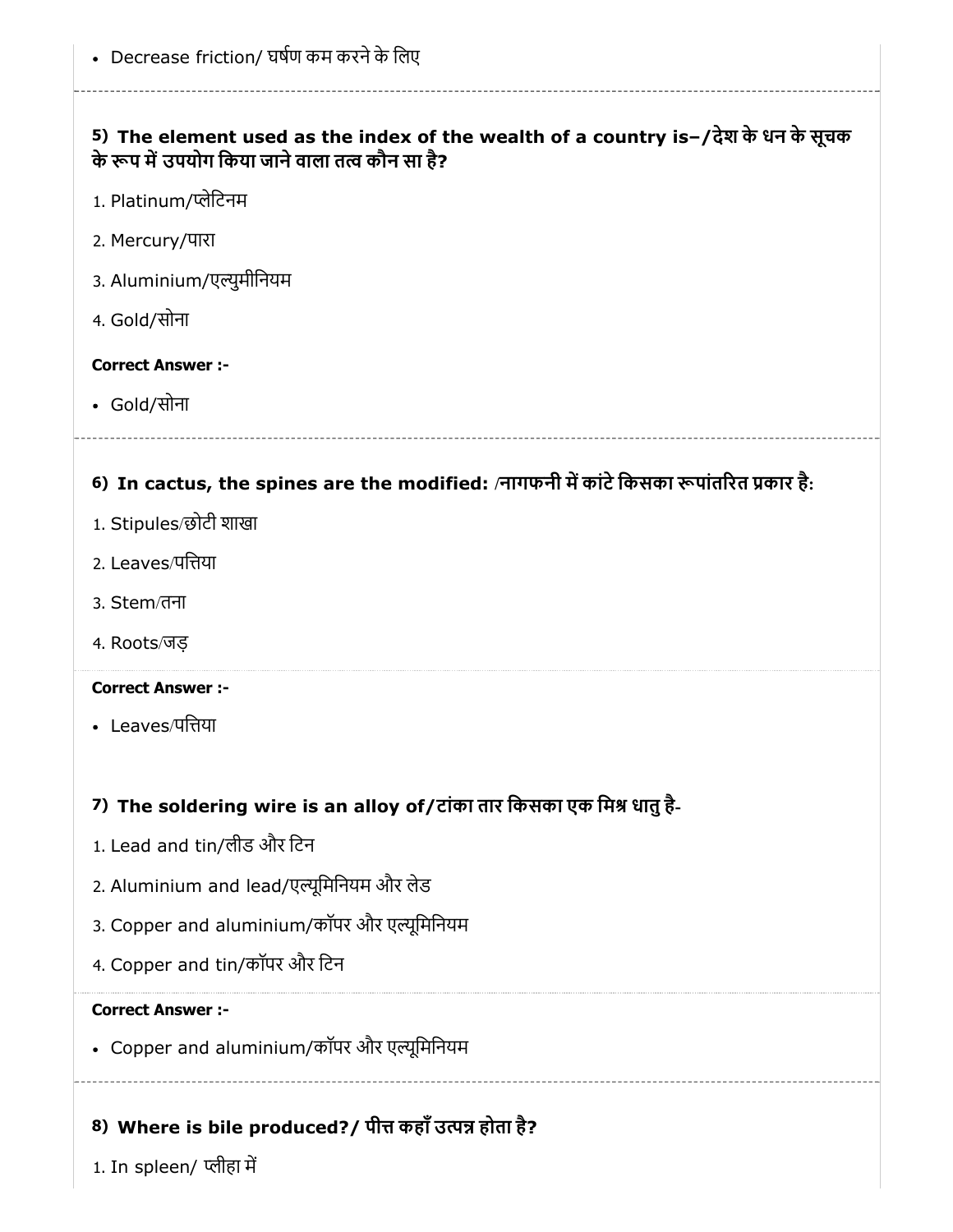- 2. In heart/ दयेम
- 3. In blood/ रक्त में
- 4. In gall bladder/ गॉलब्लेडर में

• In gall bladder/ गॉलब्लेडर में

### 9) Conduction is possible-/ चालन सव होता है-

- 1. Bodies should be in contact and should have different temperatures/ वस्तुओं को सम्पर्क में रखा गया हो तथा इन्हें भिन्न ताप पर होना चाहियें
- 2. When the bodies have some temperature and in thermal contact/ जब वस्तुऐं समान ताप हो व तापीय सम्पर्क में हो
- 3. When the bodies are apart from each other/ जब वस्तुऐं एक दूसरे से पृथक होती हैं
- 4. When they have different temperature maintaining distance between them/ जब वस्तुऐं भिन्न ताप पर हो व इनके मध्य दूरी व्यवस्थित हो

#### Correct Answer :-

- Bodies should be in contact and should have different temperatures/ वस्तुओं को सम्पर्क में रखा गया हो तथा इन्हें भिन्न ताप पर होना चाहियें
- 10) A device which converts mechanical energy into electrical energy is known as: /एक उपकरण जो यांत्रिक ऊर्जा को विदयत ऊर्जा में बदलता हैए कहलाता है:
- 1. Microphone/माइक्रोफोन
- 2. Generator/जनरेटर
- 3. Electric motor/िवद्ुयत मोटर
- 4. Lever/लीवर

#### Correct Answer :-

Generator/जनरेटर

### 11) Rhizobium is a kind of/ राइजोबियम एक प्रकार का.............. है?

- 1. Symbiotic bacteria/ सहजीवी जीवाणु
- 2. Parasitic bacteria/ परजीवी जीवाणु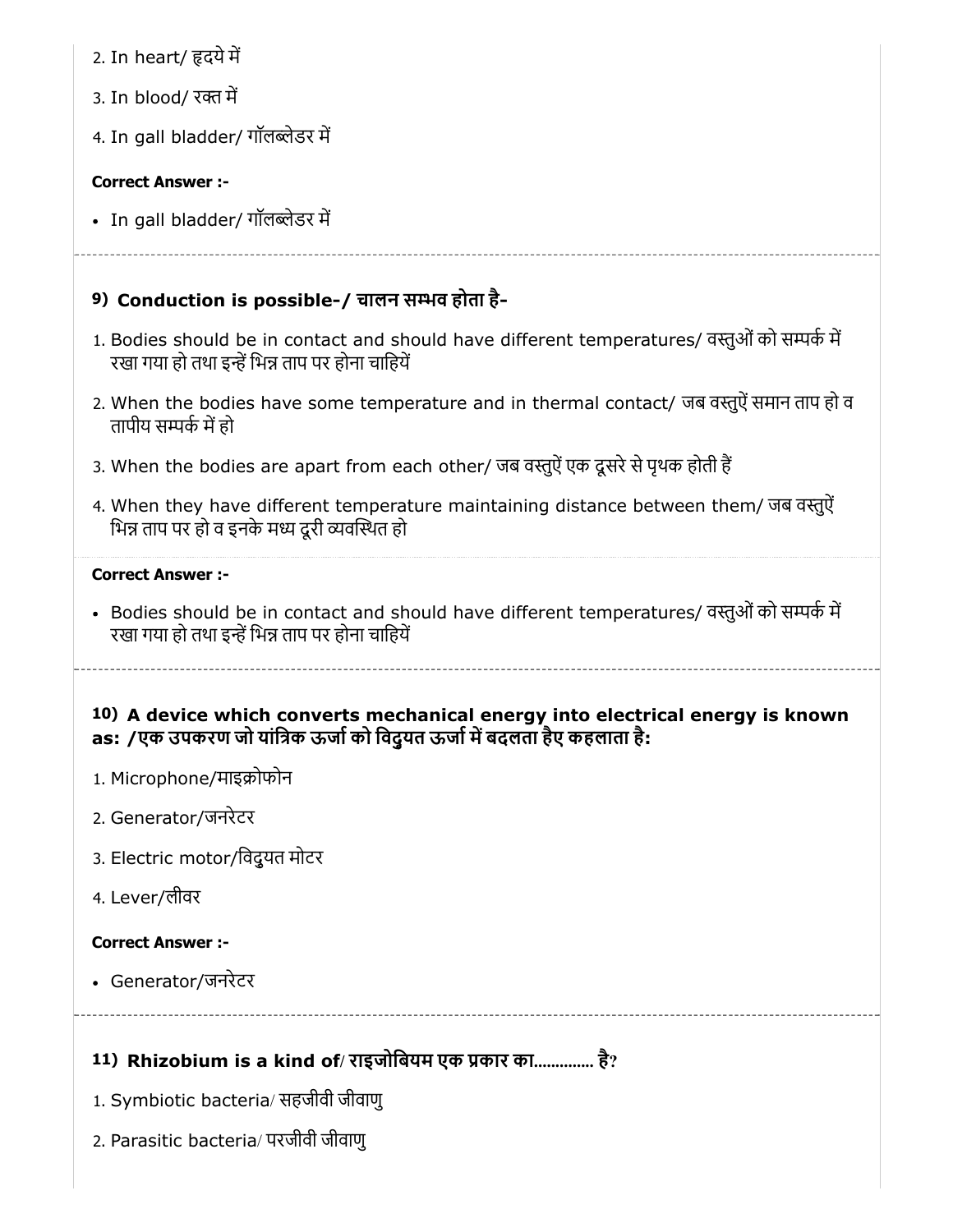| 3. Photosynthetic bacteria/ प्रकाश संश्लेषण करने वाला जीवाणु                                                                                                                                                            |
|-------------------------------------------------------------------------------------------------------------------------------------------------------------------------------------------------------------------------|
| 4. Saprophytic bacteria/ मृतोपजीवी जीवाणु                                                                                                                                                                               |
| <b>Correct Answer :-</b>                                                                                                                                                                                                |
| • Symbiotic bacteria/ सहजीवी जीवाणु                                                                                                                                                                                     |
|                                                                                                                                                                                                                         |
| 12) To become stable, metals:/स्थिर बनने के लिए, धातुएं में:                                                                                                                                                            |
| 1. los electrons/इलेक्ट्रॉनों का नुकसान होता है।                                                                                                                                                                        |
| 2. gain electrons/इलेक्ट्रॉनों का लाभ होता है।                                                                                                                                                                          |
| 3. neither lose nor gain electrons/इलेक्ट्रॉनों का आदान प्रदान नहीं होता है।                                                                                                                                            |
| 4. lose or gain electrons/इलेक्ट्रॉनों का आदान प्रदान होता है।                                                                                                                                                          |
| <b>Correct Answer :-</b>                                                                                                                                                                                                |
| • los electrons/इलेक्ट्रॉनों का नुकसान होता है।                                                                                                                                                                         |
| 13) Compound of a metal `M' is M <sub>2</sub> O <sub>3</sub> . The formula of its nitride will be-/ धातु `M' के<br>ऑक्साइड का सूत्रा M <sub>2</sub> O <sub>3</sub> . है तो उसके नाइट्राईड का सूत्र होगा-<br>1. $M_2N_3$ |
| 2. $M_3N_2$<br>3. M <sub>3</sub> N<br>4. MN                                                                                                                                                                             |
| <b>Correct Answer:-</b>                                                                                                                                                                                                 |
| MN                                                                                                                                                                                                                      |
| 14) When iron nail reacts with copper sulphate solution, the reaction is called/<br>जब लौहा कील तांबा सल्फेट विलयन के साथ प्रतिक्रिया करता है, तो प्रतिक्रिया को क्या कहा जाता है?                                      |
| 1. Replacement reaction/प्रतिस्थापन प्रतिक्रिया                                                                                                                                                                         |
| 2. None of the above/इनमें से कोई नहीं                                                                                                                                                                                  |
| 3. Reduction reaction/अपचयन प्रतिक्रिया                                                                                                                                                                                 |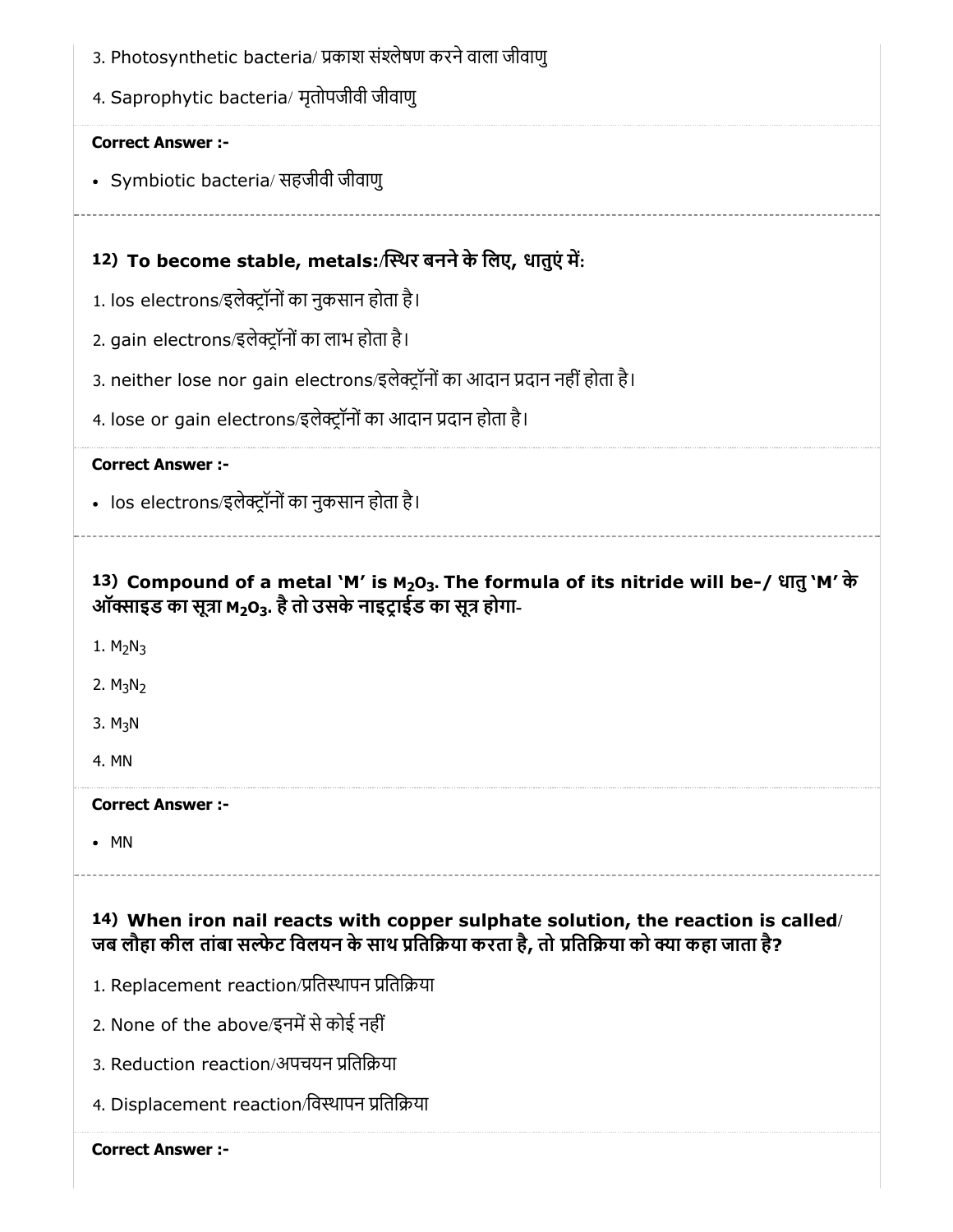• Replacement reaction/प्रतिस्थापन प्रतिक्रिया

### 15) The fertilized cell is called-/ निषेचित अण्डे को कहते है-

- 1. Embryo/ ूण
- 2. Uterus/ गभाशय
- 3. Foetus/ गभथ िशशु
- 4. Zygote/ युग्मनज

#### Correct Answer :-

• Zygote/ युग्मनज

### 16) Which of the following metals occur in their pure state?/निम्न में से कौन-सी धातु शुद्ध अवस्था में पाई जाती हैं?

- 1. Copper/कॉपर
- 2. Iron/आयरन
- 3. Zinc/जस्ता
- 4. Gold/सोना

#### Correct Answer :-

Gold/सोना

### 17) Which of these form virtual images only?/ इनमें से कौन-सा केवल आभासी प्रतिबिम्ब ही बनाता है?

- 1. None of these/ इनमें से कोई नहीं
- 2. Convex lens/ उत्तल लेन्स
- 3. Convex mirror/ उत्तल दर्पण
- 4. Concave mirror/ अवतल दपण

#### Correct Answer :-

• Convex mirror/ उत्तल दर्पण

18) Milk is converted into milk powder by-/ दूध, दूध के चूर्ण में परिवर्तित होता है-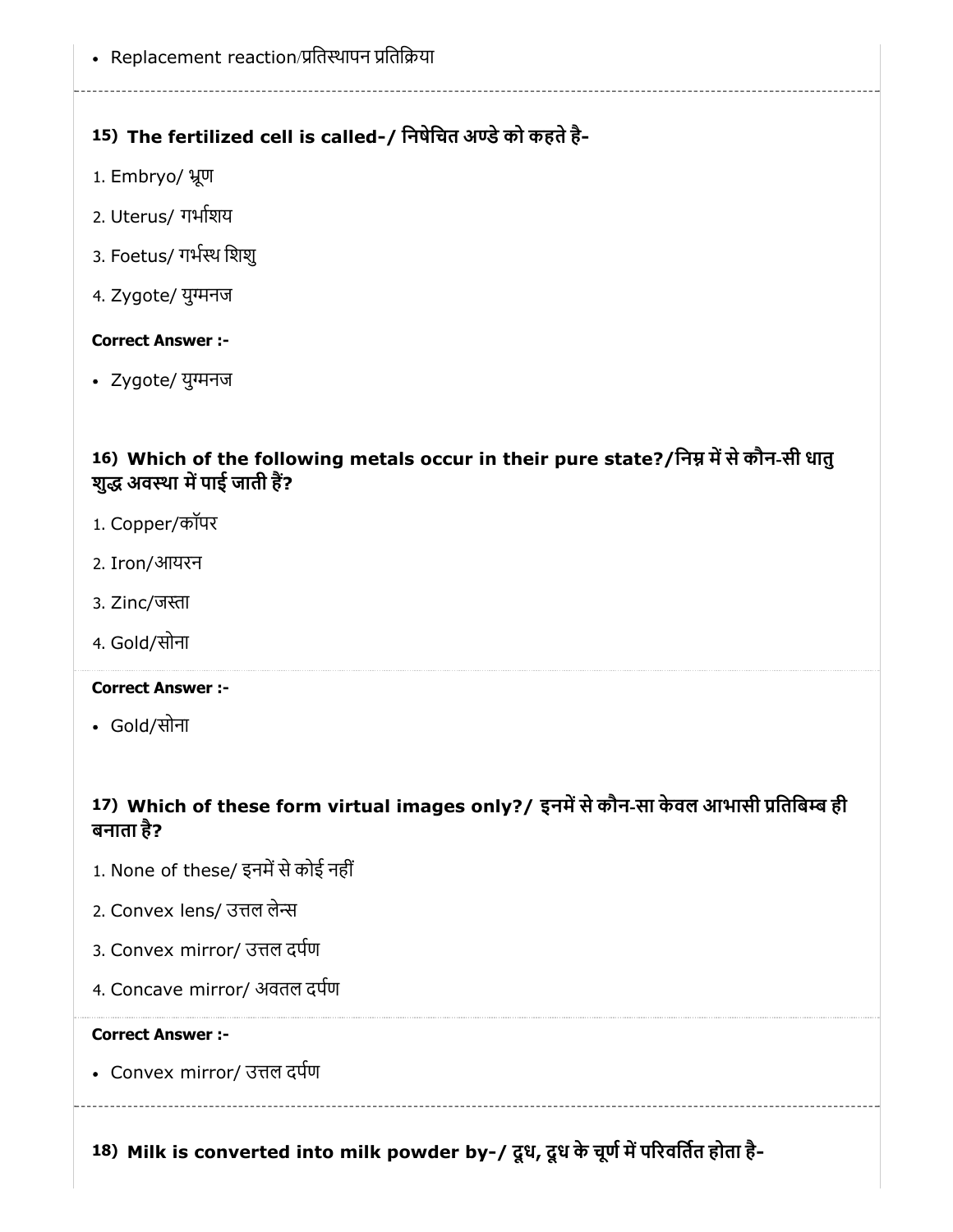- 1. Bottling/ बोटिलंग
- 2. Dehydration/ जल निष्कासन
- 3. Canning/ केिनंग
- 4. Vacuum drying/ निर्वात शुष्कन

• Dehydration/ जल निष्कासन

### 19) Organisms lacking a nucleus and membrane-bound organ cells are called:/ वे जीव जिनमें केन्द्रक तथा झिल्ली परिबद्ध कोशिकांग अनुपस्थित होते है, कहलाते है-

- 1. Haploid/ सुगुिणत
- 2. Prokaryotes/ ोकैरयोिटक
- 3. Eukaryotes/ यूकैरयोिटक
- 4. Diploid/ िगुिणत

#### Correct Answer :-

• Prokaryotes/ प्रोकैरियोटिक

20) You have two nails, one with sharp end and other with blunt end. If you apply equal force on each, the nail that will be hammered first will be-/ आपके पास दो कीलें हैं, एक तीक्ष्ण सिरे वाले व दूसरी भौथरे सिरे वाली। यदि आप दोनों पर समान बल लगाते हो, तो कील जो पहलेघुसेगी-

- 1. None of these can be hammered / दोनों में से कोई भी नहीं ठोकी जा सकती
- 2. The nail with pointed/ कील िजसका िसरा तीण नुकीला है
- 3. The nail with blunt end/ कील िजसका िसरा भोथरा है
- 4. Both will be hammered in same time/ दोनों समान समय में ठोकी जायेंगी

### Correct Answer :-

• The nail with pointed/ कील जिसका सिरा तीक्ष्ण नुकीला है

Topic:- General Knowledge

1) As per the MP State Tourism Policy 2012, the activity/activities under ecotourism and adventure-tourism is/are:/ एमपी राज्य पर्यटन नीति 2012 के अनुसार, निम्न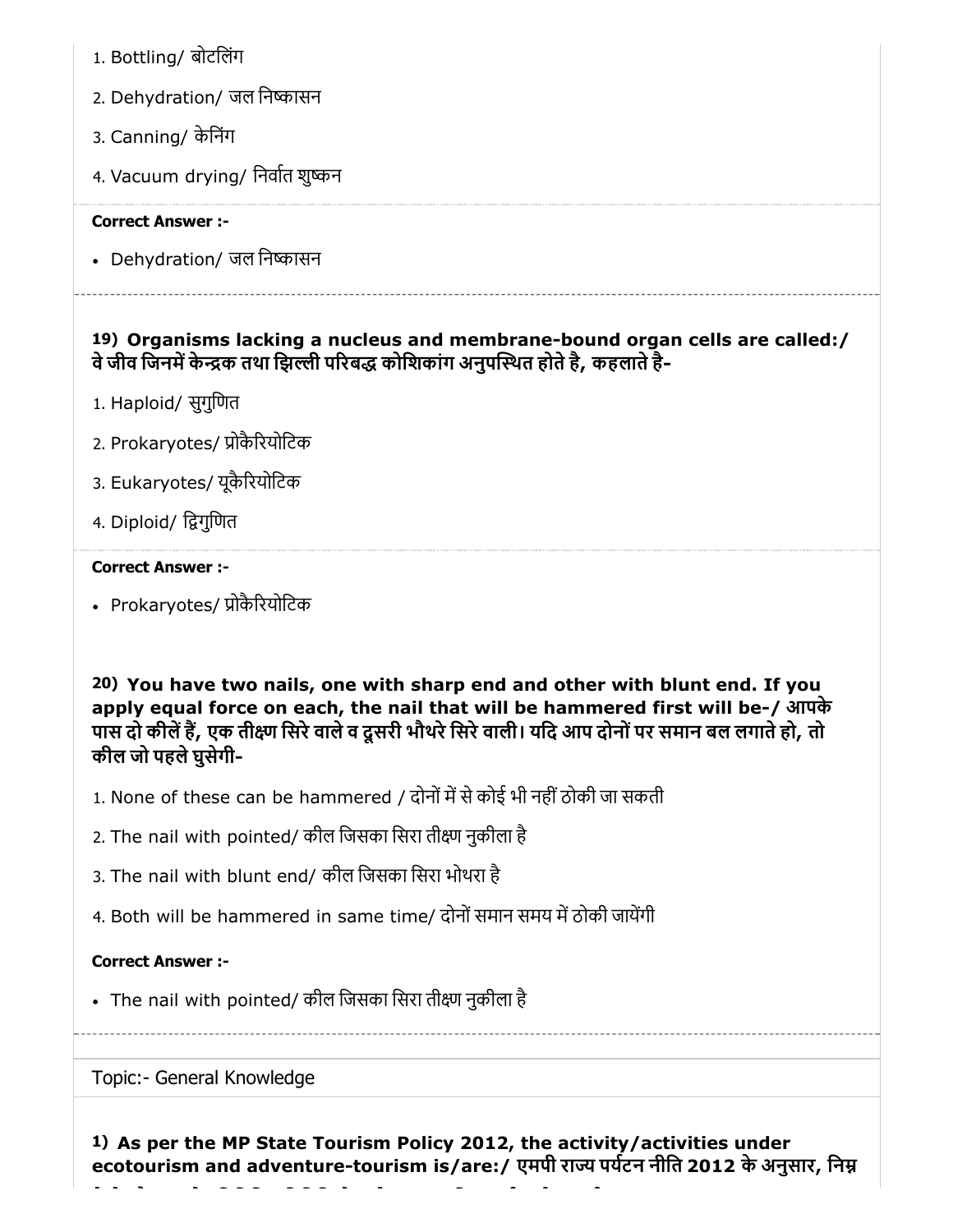# 2) Since which of the following months does the winter usually start in Madhya में से कौन-सा/से गतिविधि/गतिविधियों इको तथा साहसिक पर्यटन के अंतर्गत आएगा? 1. None of the above / उपरोक्त में से कोई नहीं 2. Camping / कैम्पिंग 3. Elephant Safari / एलीफट सफारी 4. Both of the above / उपरोक्त दोनों Correct Answer :- • Both of the above / उपरोक्त दोनों Pradesh?/ निम्न में से कौन-से महीने से मध्य प्रदेश में सर्दिया शुरू होती है? 1. November/ नवंबर 2. January/ जनवरी 3. October/ अक्टूबर 4. December/ िदसंबर Correct Answer :- November/ नवंबर

### 3) On which of the following rivers is the Dhuty Dam built? /निम्नलिखित नदियों में से धुती बाँध िकस नदी पर िनिमत है?

- 1. Sindh/ िसंध
- 2. Betwa/ बेतवा
- 3. Wainganga/ वैनगंगा
- 4. Mahi/ माही

#### Correct Answer :-

Wainganga/ वैनगंगा

### 4) On which river is the Keoti Waterfall situated?/ क्योटि जलप्रपात किस नदी पर स्थित है?

- 1. Chambal/ चम्बल
- 2. Shipra/ िशा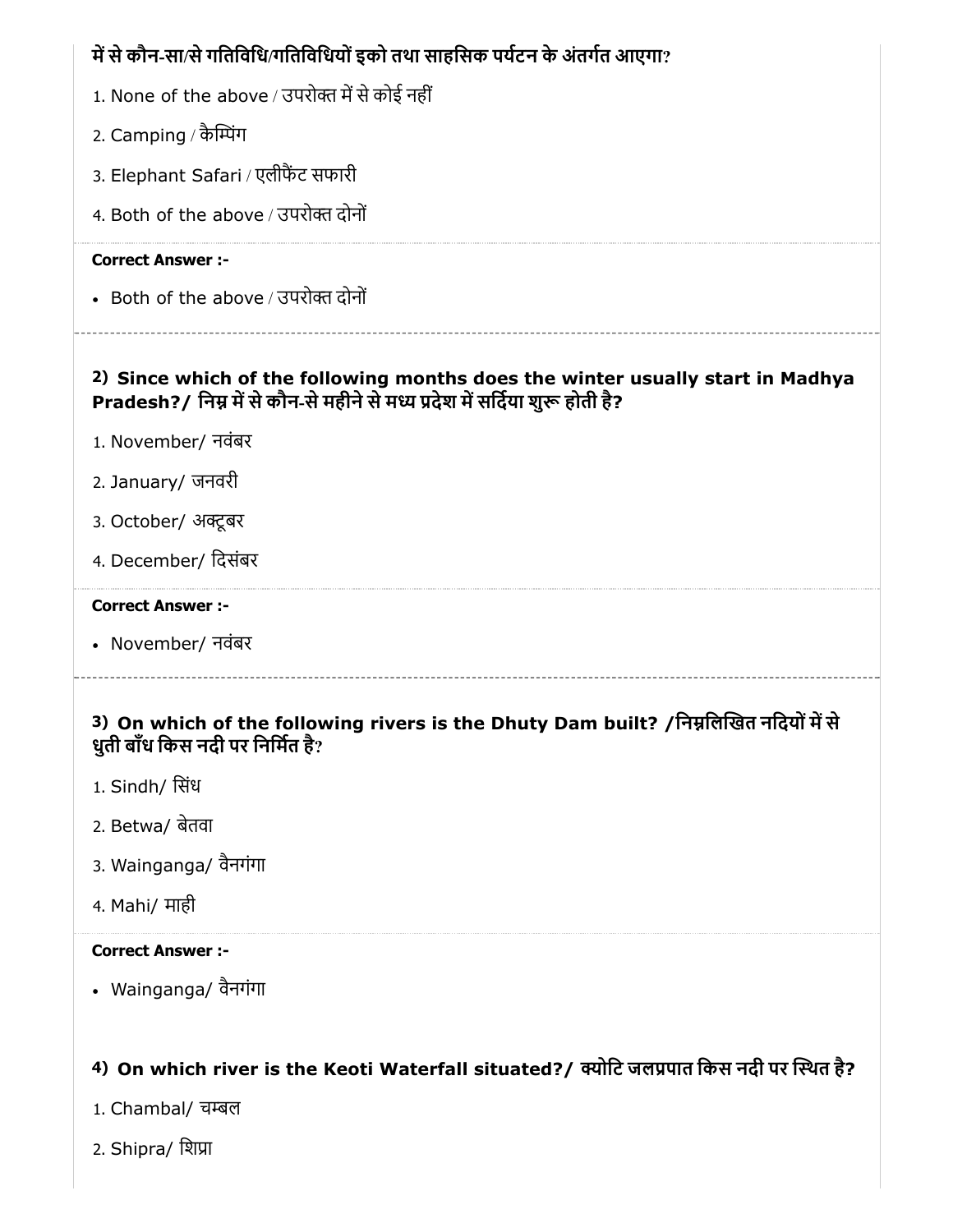| 3. Ken/ केन                                                                                                                                                                                                                                    |
|------------------------------------------------------------------------------------------------------------------------------------------------------------------------------------------------------------------------------------------------|
| 4. Mahana/ महाना                                                                                                                                                                                                                               |
| <b>Correct Answer:-</b>                                                                                                                                                                                                                        |
| • Mahana/ महाना                                                                                                                                                                                                                                |
| 5) Iqbal Award is presented to honour creative writings in ________ literature./<br>इकबाल पुरस्कार ___________ साहित्य में रचनात्मक लेखन का सम्मान करने के लिए प्रस्तुत किया जाता है।                                                          |
| 1. Kharosti/ खरोष्ठी                                                                                                                                                                                                                           |
| 2. Urdu/ उर्दू                                                                                                                                                                                                                                 |
| 3. Persian/ फ़ारसी                                                                                                                                                                                                                             |
| 4. Hindi/ हिंदी                                                                                                                                                                                                                                |
| <b>Correct Answer:-</b>                                                                                                                                                                                                                        |
| • Urdu/ $\overline{3}x$                                                                                                                                                                                                                        |
| 6) How many days does the Lokrang Festival of Bhopal go on for?/ भोपाल में<br>लोकरंग महोत्सव कितने दिनों तक चलता है?                                                                                                                           |
| 1.4                                                                                                                                                                                                                                            |
| 2.3                                                                                                                                                                                                                                            |
|                                                                                                                                                                                                                                                |
| 3.5                                                                                                                                                                                                                                            |
| 4.6                                                                                                                                                                                                                                            |
| <b>Correct Answer:-</b>                                                                                                                                                                                                                        |
| $\cdot$ 5                                                                                                                                                                                                                                      |
| 7) In which district of Madhya Pradesh is Bawangaja (Chool Giri), an important<br>Jain pilgrimage centre located?/ एक महत्वपूर्ण जैन तीर्थयात्रा केंद्र बावंगाजा (चूल गिरि) मध्य प्रदेश<br>के कौन- से जिले में स्थित है?<br>1. Vidisha/ विदिशा |

- 2. Chhindwara/ िछंदवाड़ा
- 3. Sagar/ सागर
- 4. Barwani/ बड़वानी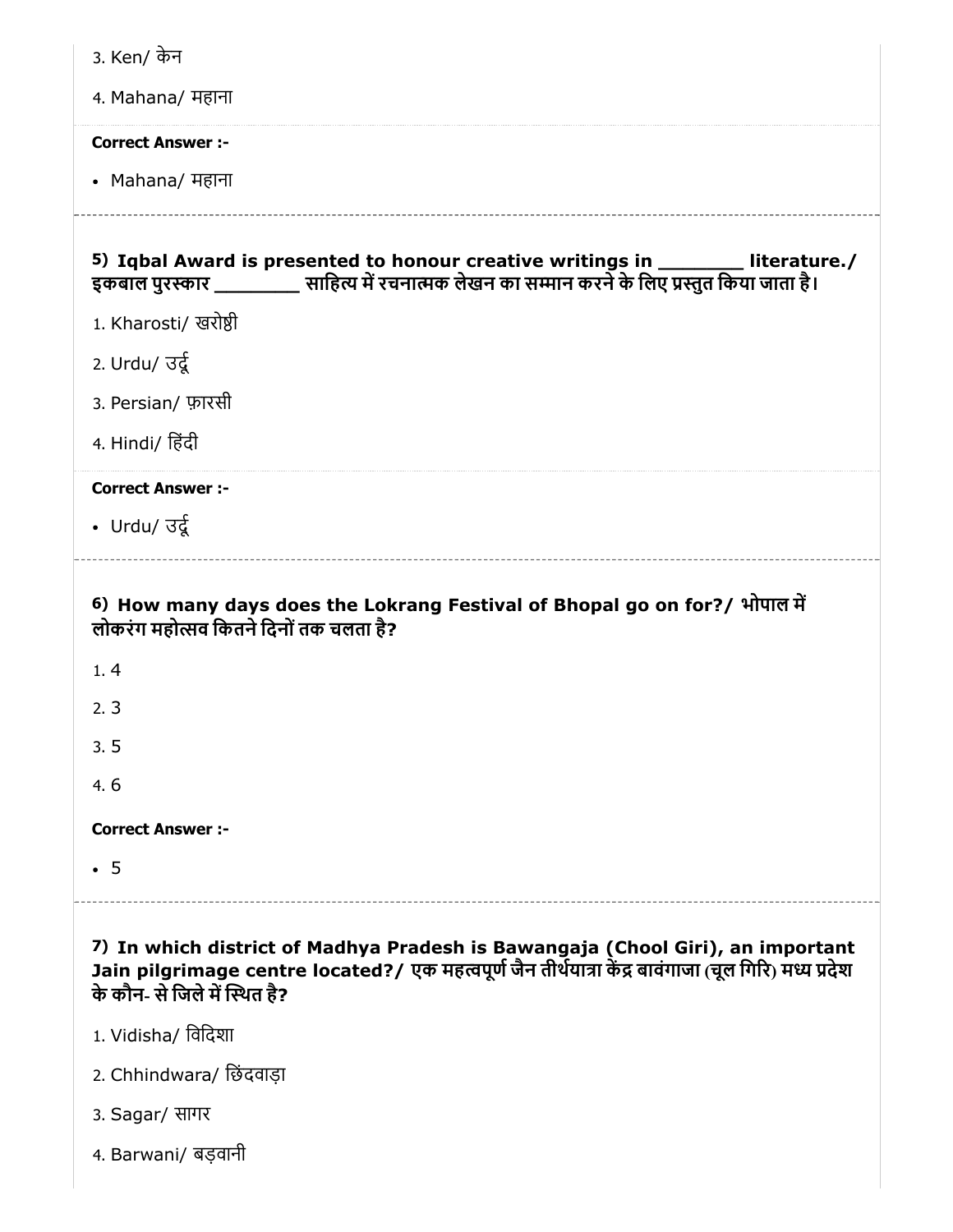• Barwani/ बड़वानी

### 8) In which of the following districts of Madhya Pradesh is the 'Phadke Studio' situated?/ 'फड़के स्टूडियो' मध्य प्रदेश के कौन- से जिले में स्थित है?

- 1. Dhar/ धार
- 2. Ujjain/ उज्जैन
- 3. Satna/ सतना
- 4. Rewa/ रीवा

#### Correct Answer :-

Dhar/ धार

### 9) In which of the following river valleys was the fossils of the skeletal remains of Rajasaurus excavated?/ निम्नलिखित नदी घाटियों में से किस नदी-घाटी पर राजासोरस के कंकाल अवशेषों के जीवाश्मों का उत्खनन हुआ था?

- 1. Chambal / चल
- 2. Betwa / बेतवा
- 3. Narmada / नमदा
- 4. Tawa / तवा

#### Correct Answer :-

Narmada / नमदा

10) In which of the following years did the Madhya Pradesh team finished as Runners-up in the Ranji Trophy?/ निम्न में से किस वर्ष में मध्य प्रदेश की टीम रणजी ट्रॉफी में उपिवजेता बनी?

- 1. 1999-00
- 2. 1997-98
- 3. 1998-99
- 4. 1996-97

Correct Answer :-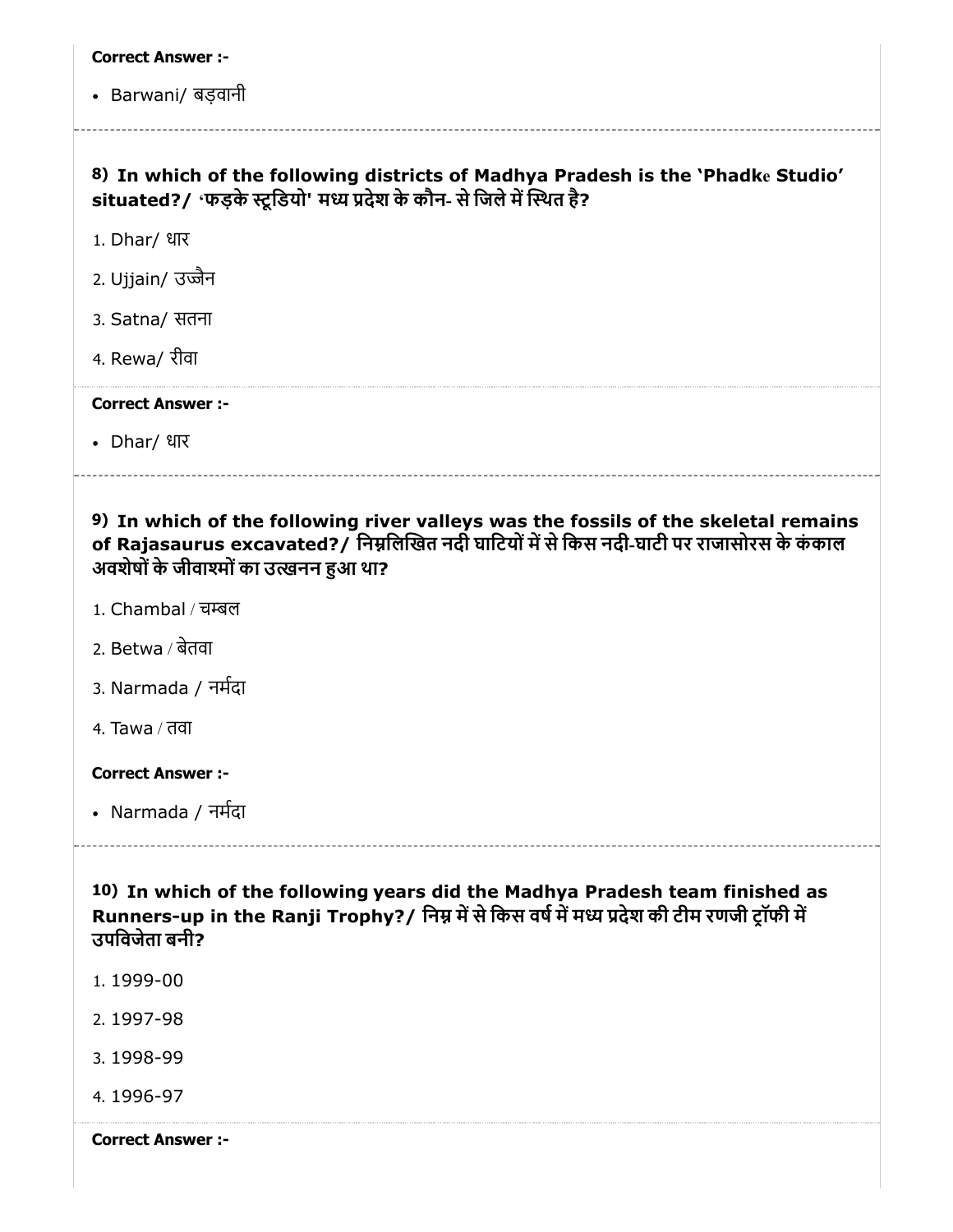### 11) In which city of Madhya Pradesh was the famous actor Sharat Saxena born?/ मध्यप्रदेश के कौन-से शहर में विख्यात अभिनेता शरत सक्सेना का जन्म हुआ था?

- 1. Jabalpur / जबलपुर
- 2. Hoshangabad / होशंगाबाद
- 3. Bhind / िभंड
- 4. Satna / सतना

#### Correct Answer :-

Satna / सतना

### 12) After India's independence, Central Provinces was created with its capital as:/ भारत की आजादी के बाद, मध्य प्रांत की राजधानी क्या थी?

- 1. Nagpur/ नागपुर
- 2. Indore/ इंदौर
- 3. Pune/ पुणे
- 4. Raipur/ रायपुर

#### Correct Answer :-

Nagpur/ नागपुर

### 13) Who is the head coach of the Madhya Pradesh Cricket team?/ मध्य प्रदेश क्रिकेट टीम का मुख्य कोच कौन है?

- 1. Harvinder Singh Sodhi/ हरिवंदर िसंह सोढ़ी
- 2. Balasaheb Tate/ बालासाहेब टे
- 3. Ankit Dane/ अंकित डेन
- 4. Mayank Agarwal/ मयंक अवाल

#### Correct Answer :-

• Harvinder Singh Sodhi/ हरविंदर सिंह सोढ़ी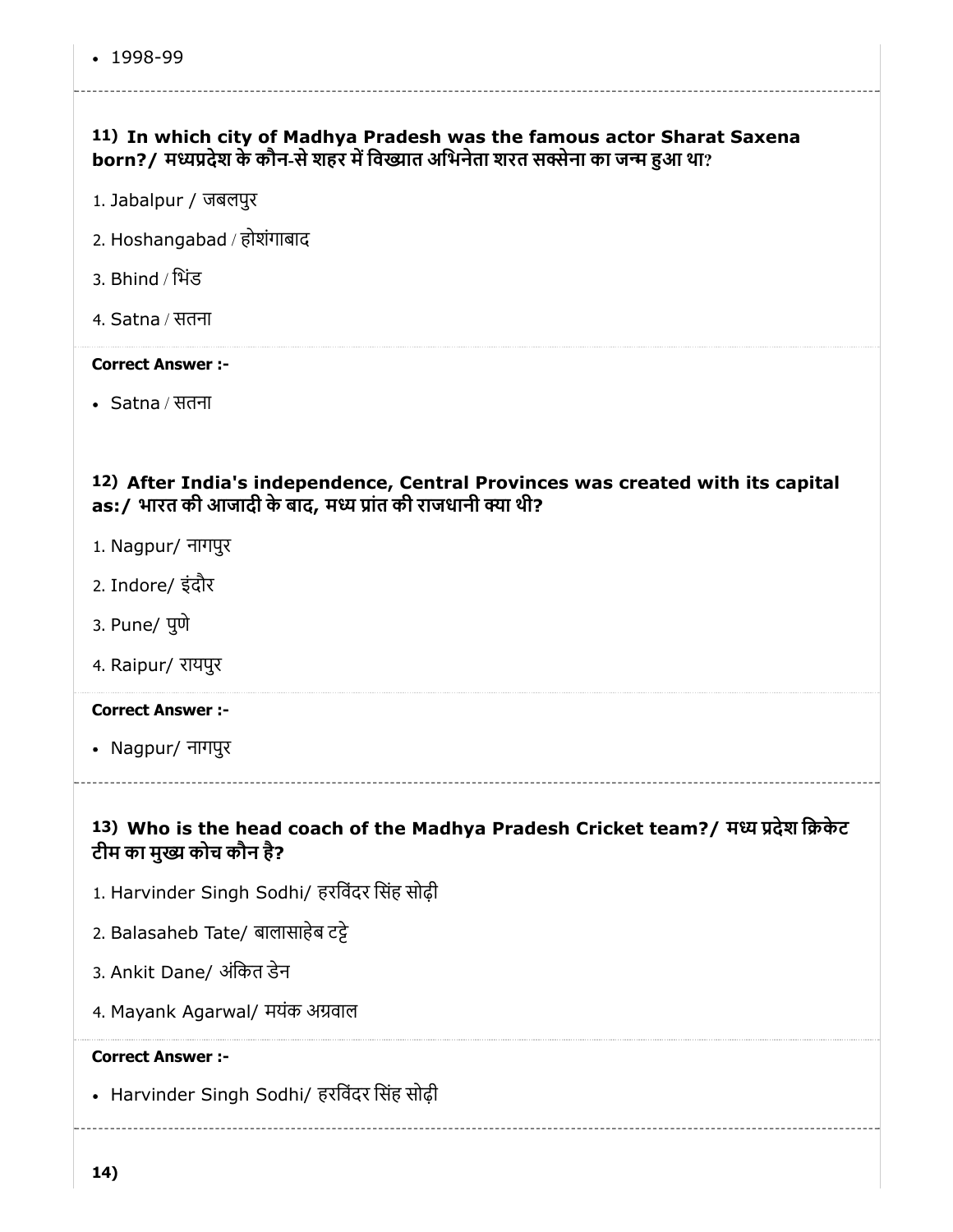### Which of the following districts of Madhya Pradesh is the largest populated district in the state? / मध्य प्रदेश के निम्नलिखित जिलों में से कौन- सा जिला राज्य का सबसे अधिक आबादी वाला िजला है?

- 1. Indore / इंदौर
- 2. Bhopal / भोपाल
- 3. Gwalior / ग्वालियर
- 4. Rewa / रीवा

#### Correct Answer :-

Indore / इंदौर

### 15) Which of the following states is to the west of Madhya Pradesh?/ निम्नलिखित में से कौन- सा राज्य मध्य प्रदेश के पश्चिम में स्थित है?

- 1. Chhattisgarh/ छत्तीसगढ़
- 2. Uttar Pradesh/ उत्तर प्रदेश
- 3. Gujarat/ गुजरात
- 4. Maharashtra/ महारा

#### Correct Answer :-

Gujarat/ गुजरात

### 16) Where is the Baz Bahadur's Palace? / बाज़ बहादुर का महल कहाँथत है?

- 1. Chanderi / चंदेरी
- 2. Hoshangabad / होशंगाबाद
- 3. Bhopal / भोपाल
- 4. Mandu / मांडू

#### Correct Answer :-

Mandu / मांडू

### 17) When did the Namami Devi Narmade Sewa Yatra conclude?/ नमामी देवी नमदे सेवा यात्रा की समाप्ति कब हुई?

1. May 15/ 15 मई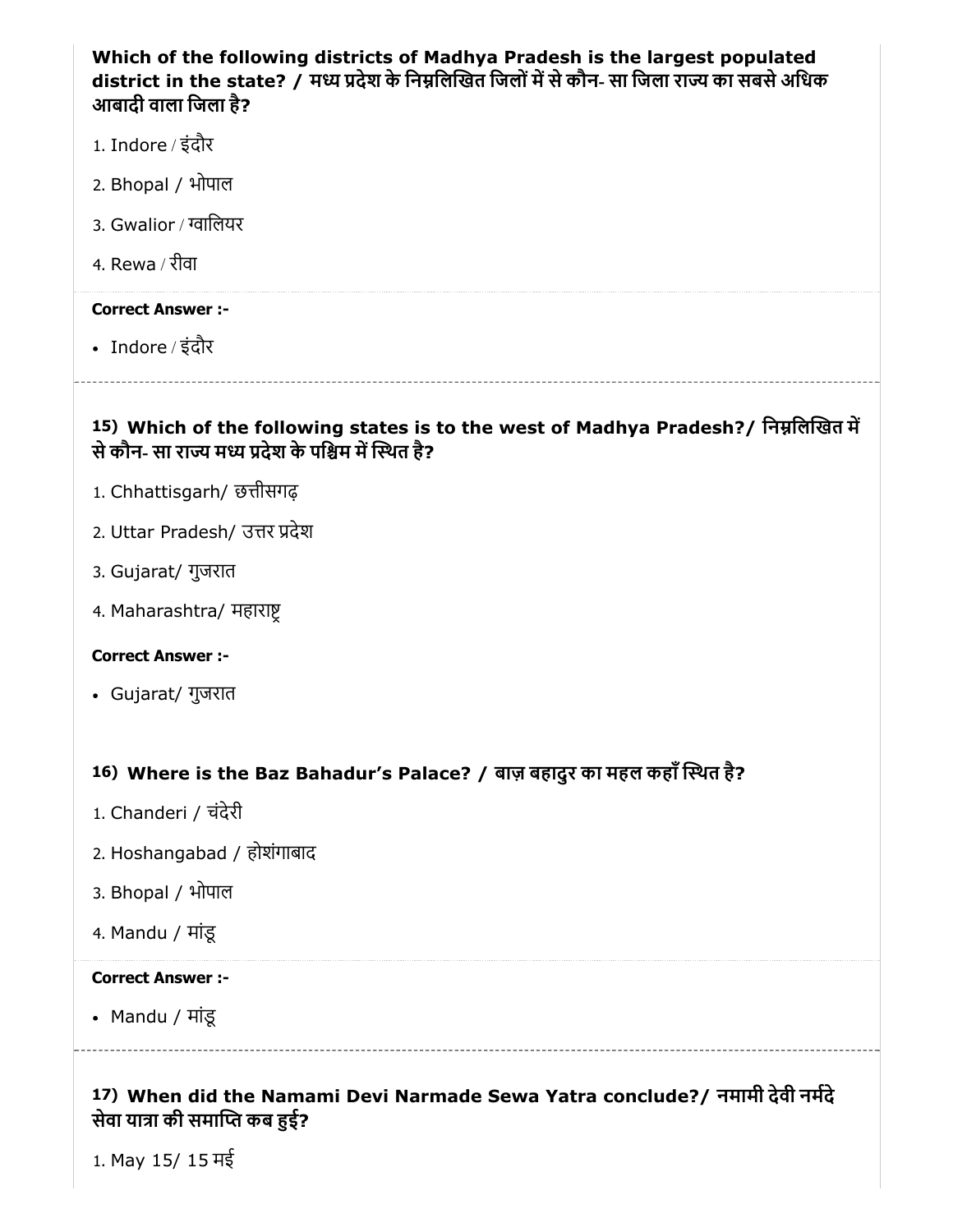| 2. May 20/ 20 मई                                                                                                                                                                                                              |
|-------------------------------------------------------------------------------------------------------------------------------------------------------------------------------------------------------------------------------|
| 3. May 25/ 25 मई                                                                                                                                                                                                              |
| 4. May 10/ 10 मई                                                                                                                                                                                                              |
| <b>Correct Answer:-</b>                                                                                                                                                                                                       |
| • May 15/15 मई                                                                                                                                                                                                                |
|                                                                                                                                                                                                                               |
|                                                                                                                                                                                                                               |
| 18) Where has the Hindustan Coca-Cola Beverages Pvt Ltd planned to build a<br>ground-breaking state-of-the-art plant?/ हिंदुस्तान कोका-कोला बेवरेजेज प्राइवेट लिमिटेड ने<br>कहाँ पर अत्याधुनिक प्लांट बनाने की योजना बनाई है? |
| 1. Hoshangabad/ होशंगाबाद                                                                                                                                                                                                     |
| 2. Sehore/ सीहोर                                                                                                                                                                                                              |
| 3. Satna/ सतना                                                                                                                                                                                                                |

• Hoshangabad/ होशंगाबाद

### 19) Maithilisharan Gupt was a renowned:/मैथिलीशरण गुप्त एक प्रसिद्ध\_\_\_\_\_\_\_ थे।

- 1. Educationist / शिक्षाविद्
- 2. Journalist/ पकार
- 3. Poet / कवी
- 4. Scientist / वैज्ञानिक

### Correct Answer :-

Poet / कवी

### 20) Other than Madhya Pradesh, the Betwa also flows through:/ म देश के अलावा, बेतवा कहाँबहती है?

- 1. Gujarat/ गुजरात
- 2. Maharashtra/ महारा
- 3. Uttar Pradesh/ उत्तर प्रदेश
- 4. Chhattisgarh/ छत्तीसगढ़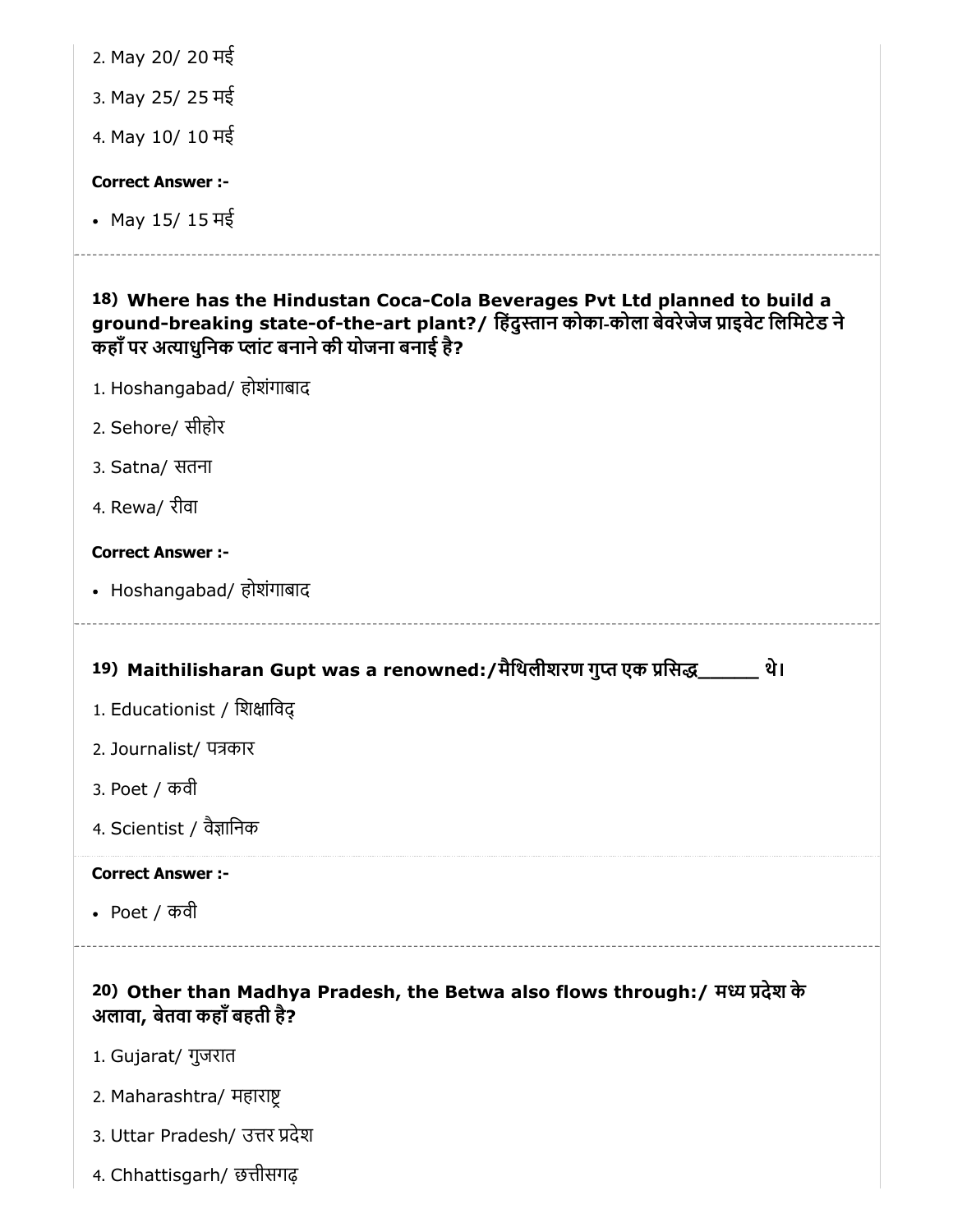• Uttar Pradesh/ उत्तर प्रदेश

#### Topic:- General Hindi

### 1) 'उन्नति' में संधि है :

- 1. अयादि स्वर संधि
- 2. यण स्वर संधि
- 3. व्यंजन संधि
- 4. विसर्ग संधि

### Correct Answer :-

• व्यंजन संधि

## 2) 'कुहुकि कुहुकि जस कोयल रोई, रकत आँसु घुँघची बन बोई'− पंक्ति में है :

- 1. अन्योक्ति अलंकार
- 2. सहोक्ति अलंकार
- 3. वक्रोक्ति अलंकार
- 4. अतिशयोक्ति अलंकार

#### Correct Answer :-

• अतिशयोक्ति अलंकार

### 3) 'अधिकारों की रक्षा के लिए संघर्ष करना चाहिए'− वाक्य है :

- 1. िनषेधपरक संरचना
- 2. िवनतासूचक संरचना
- 3. िदशाबोधक संरचना
- 4. िविधसूचक संरचना

### Correct Answer :-

िविधसूचक संरचना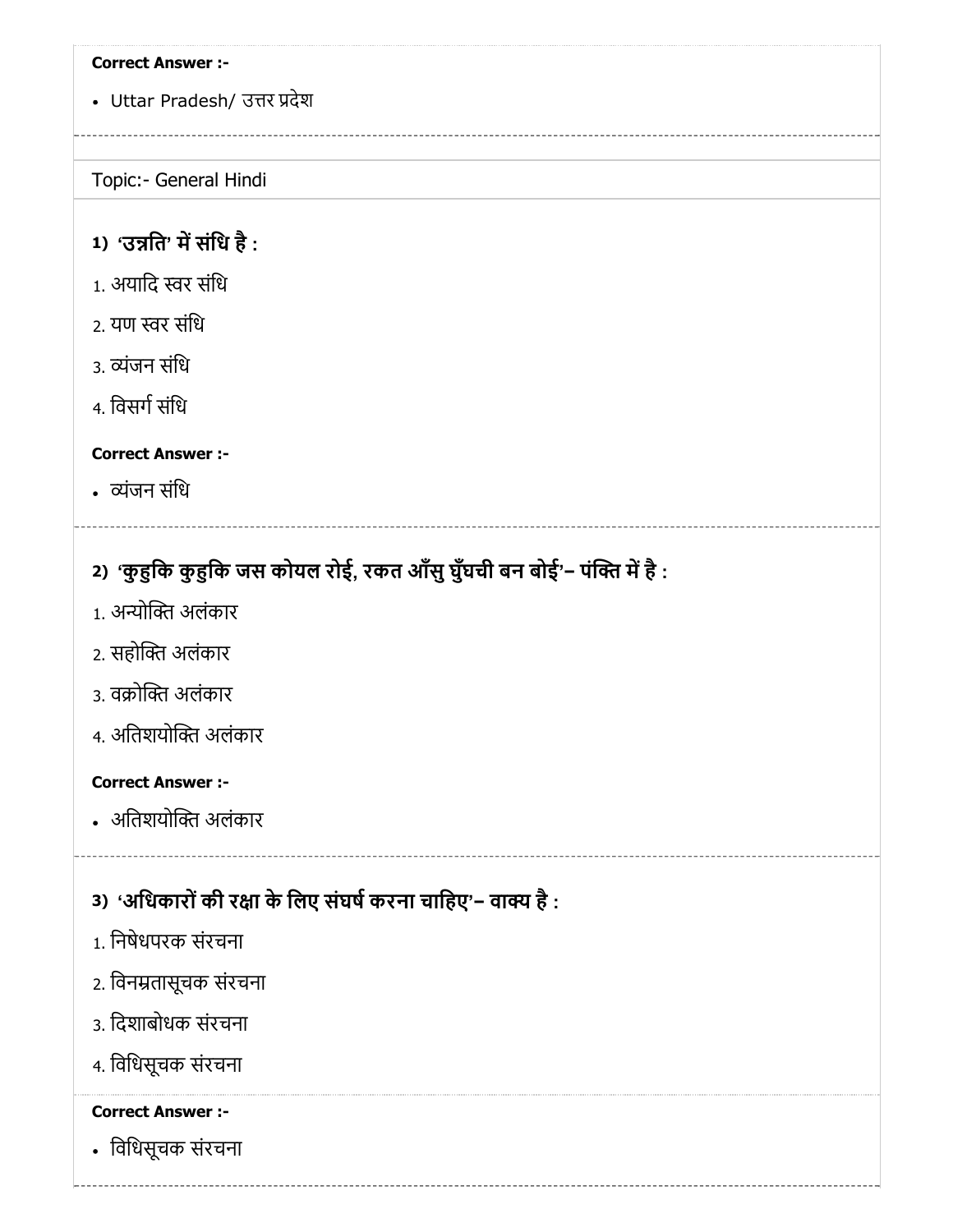4) 'बुझक्कड़' शब्द में प्रत्यय है :

- 1. अक्कड
- 2. झक्कड़
- 3. कड़
- 4. क्कड़

### Correct Answer :-

- अक्कड
- 5) 'सूत' शब्द का अर्थ नहीं है :
- 1. धागा
- 2. कण
- 3. रथ हाँकनेवाला
- 4. भाट

Correct Answer :-

- कण
- 6) 'कलेजा उछलना' मुहावरेका आशय है :
- 1. उद्वेग से दिल का धड़कना
- 2. उक्त सभी
- 3. आशंका से दिल का धड़कना
- 4. हर्ष से दिल का धड़कना

### Correct Answer :-

• उक्त सभी

# 7) 'तुम खूब पढ़ों और माता पिता का नाम रोशन करो'− वाक्य है :

- 1. आज्ञासूचक वाक्य
- 2. इच्छासूचक वाक्य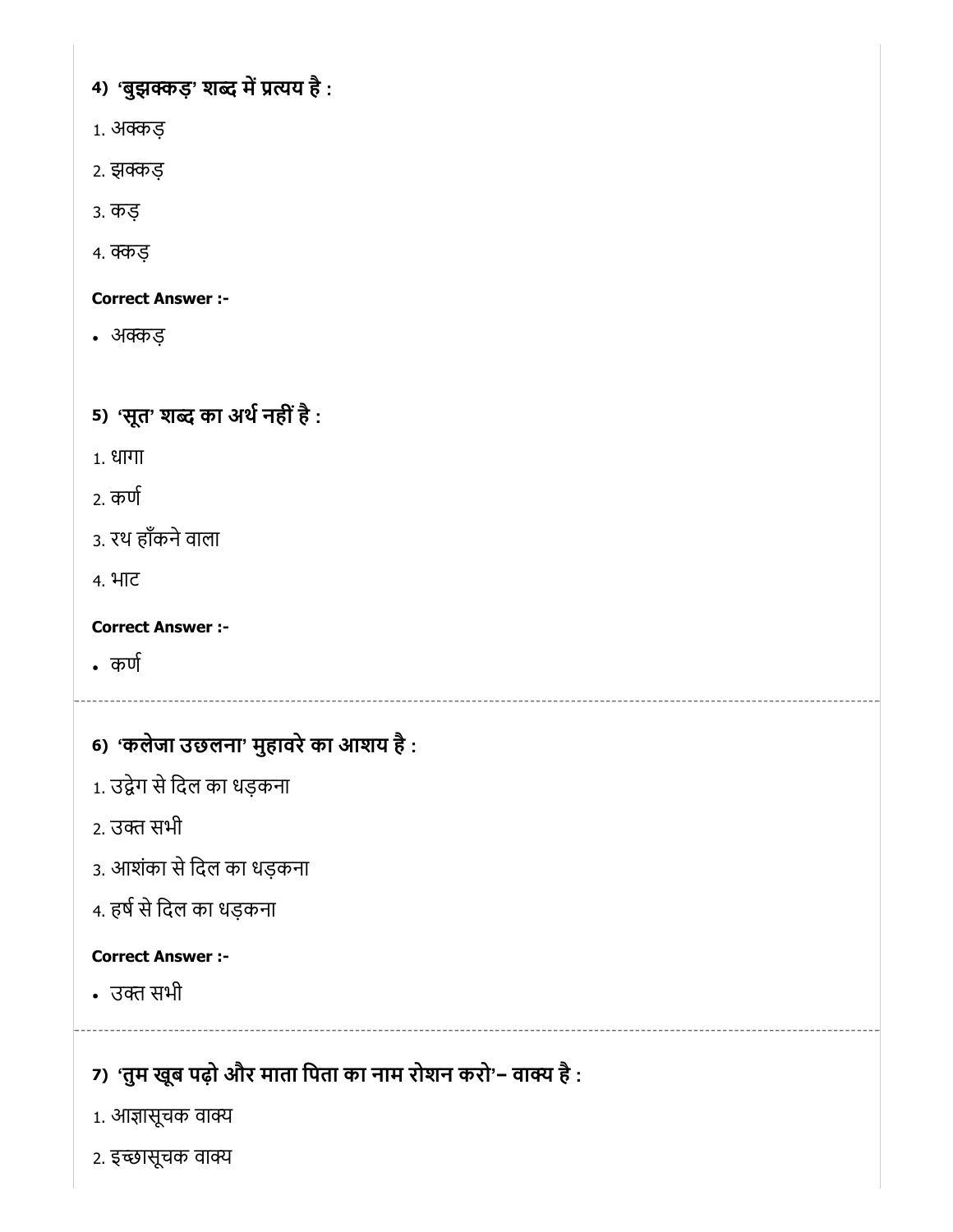| ३. विधानवाचक वाक्य                                     |
|--------------------------------------------------------|
| 4. संकेतार्थक वाक्य                                    |
| <b>Correct Answer :-</b>                               |
| • इच्छासूचक वाक्य                                      |
|                                                        |
| 8) 'अन्नजल' पद में समास है:                            |
| 1. अव्ययीभाव                                           |
| 2. द्विगु                                              |
| 3. कर्मधारय                                            |
| <b>4. द्वंद्व</b>                                      |
| <b>Correct Answer :-</b>                               |
| • द्वंद्व                                              |
| 9) 'होशंगाबाद' जिले में बोली जाने वाली प्रमुख बोली है: |
| 1. निमाड़ी                                             |
| 2. बुंदेली                                             |
| 3. बघेली                                               |
| 4. मालवी                                               |
|                                                        |
| <b>Correct Answer :-</b>                               |
| • बुंदेली                                              |
| 10) 'वैभव' शब्द का पर्यायवाची है:                      |
| 1. महत्ता                                              |
| 2. शक्ति                                               |
| 3. उक्त सभी                                            |
| 4. ऐश्वर्य                                             |
| <b>Correct Answer :-</b>                               |
|                                                        |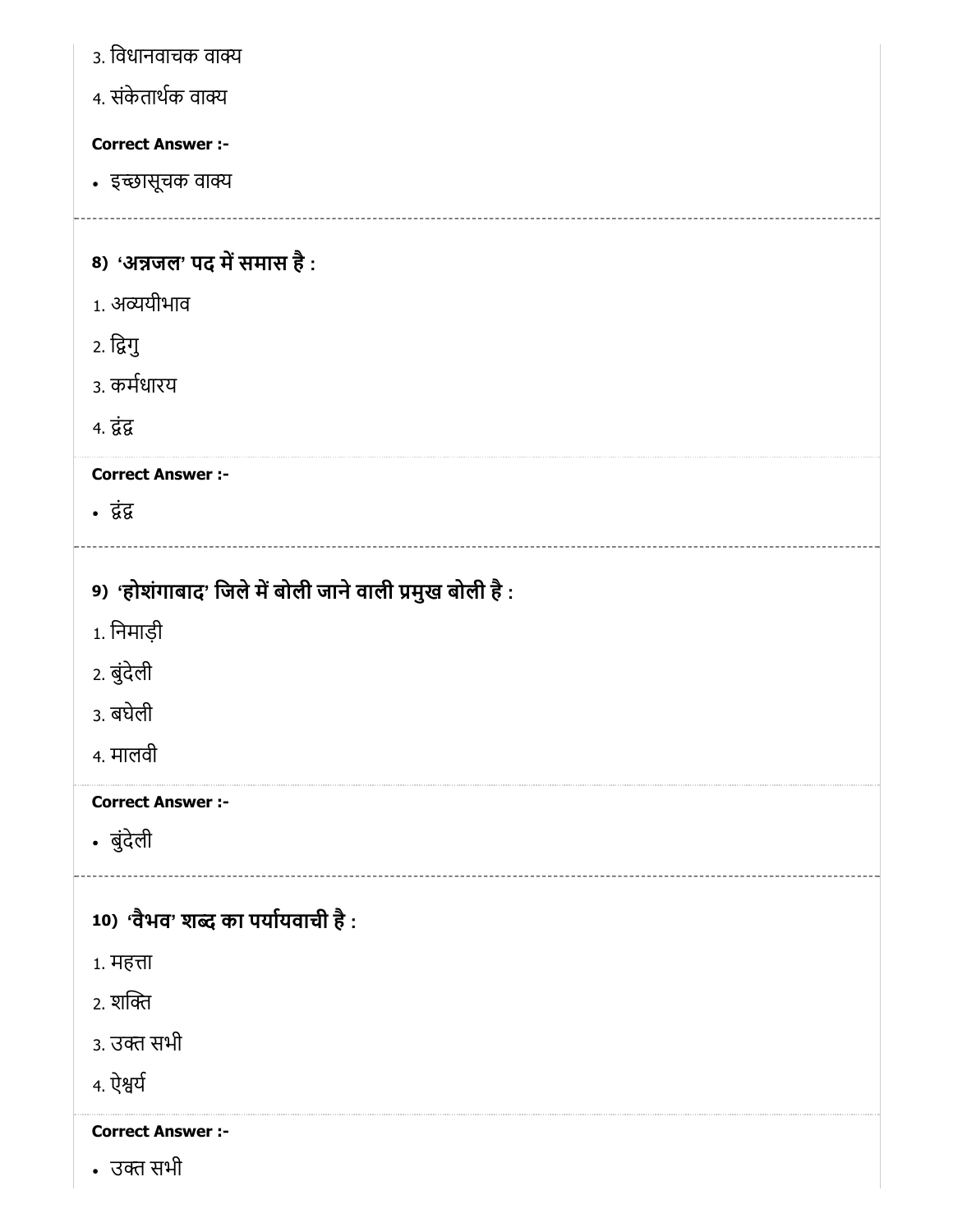# 11) 'Horticulturist' का हिंदी पारिभाषिक शब्द है : 12) 'अनित्य' का विलोम शब्द है : 13) 'ठेस' शब्द है : 14) 'रोज़गार और निर्माण' प्रकाशित होता है : 1. पदपालय 2. पादपशास्त्री 3. उद्यान विशेषज्ञ 4. पादपिवानी Correct Answer :- • उद्यान विशेषज्ञ 1. शाश्वत 2. सवदा 3. िन 4. उक्त सभी Correct Answer :- • उक्त सभी 1. संकर 2. तत्सम 3. तद्भव 4. देशज Correct Answer :- देशज 1. ािलयर से 2. भोपाल से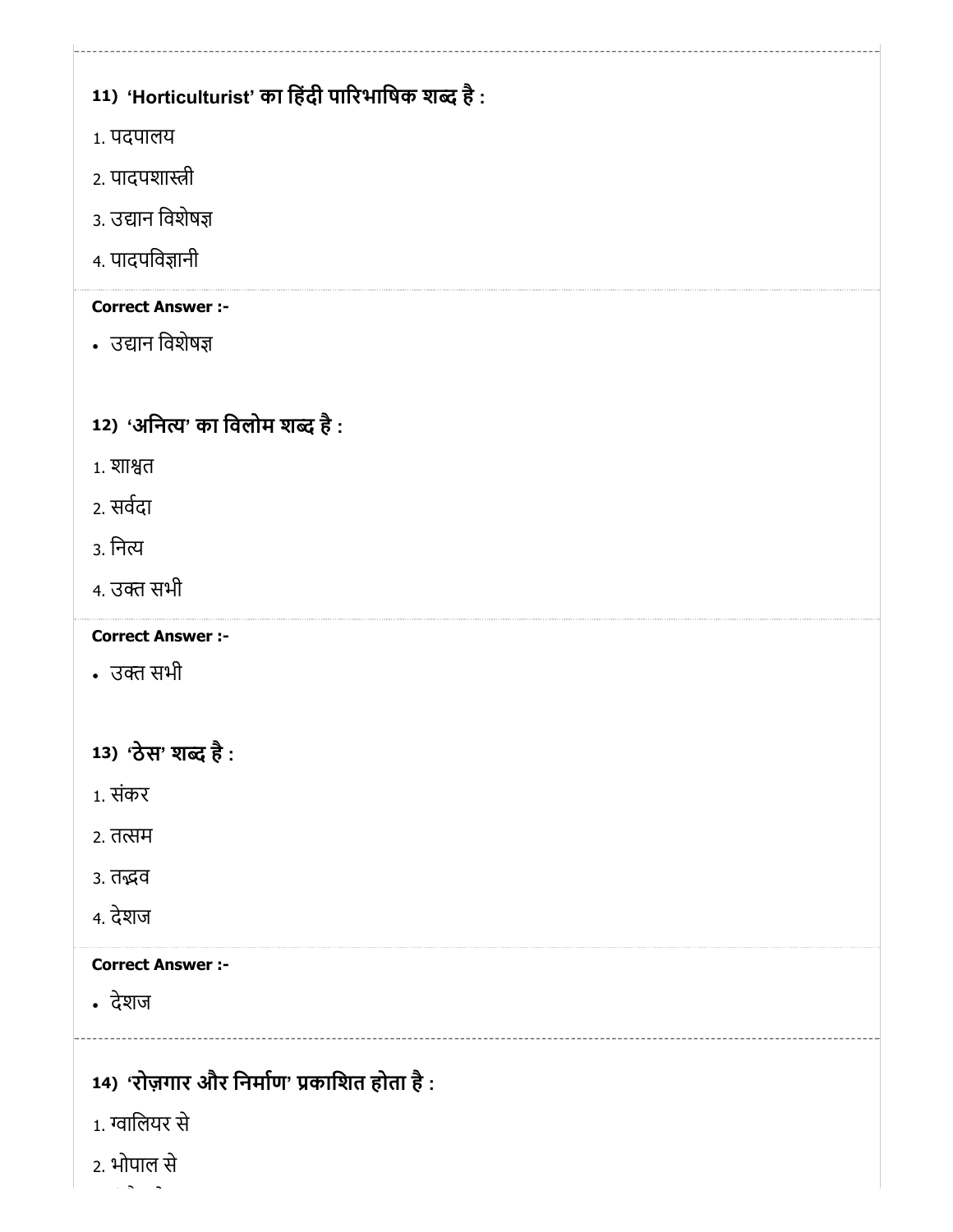| 3. इंदौर से                                                         |
|---------------------------------------------------------------------|
| 4. जबलपुर से                                                        |
| <b>Correct Answer :-</b>                                            |
| • भोपाल से                                                          |
|                                                                     |
| 15) भोपाल में आयोजित दसवें 'विश्व हिंदी सम्मेलन' का मुख्य विषय था : |
| 1. विश्व मंच पर हिंदी                                               |
| 2. वसुधैव कुटुम्बकम्                                                |
| 3. हिंदी और भावी पीढ़ी                                              |
| 4. हिंदी जगत: विस्तार और संभावनाएँ                                  |
| <b>Correct Answer :-</b>                                            |
| • हिंदी जगत: विस्तार और संभावनाएँ                                   |
|                                                                     |
| 16) निम्नलिखित में विलोम शब्द-युग्म नहीं है :                       |
| 1. पास-परे                                                          |
| २. पछुआ-पुरवा                                                       |
| ३. स्वन-ध्वनि                                                       |
| 4. निर्वात-वात                                                      |
| <b>Correct Answer :-</b>                                            |
| • स्वन-ध्वनि                                                        |
|                                                                     |
| 17) निम्नलिखित में शुद्ध वाक्य है :                                 |
| 1. संभवतः आज वह अवश्य आयेगा।                                        |
| 2. वह छत पर से गिर पड़ा।                                            |
| 3. आजकल सौ रुपये में क्या आता है?                                   |
| 4. प्रधानमंत्री ने हस्ताक्षर कर दिया।                               |
| <b>Correct Answer :-</b>                                            |
| • आजकल सौ रुपये में क्या आता है?                                    |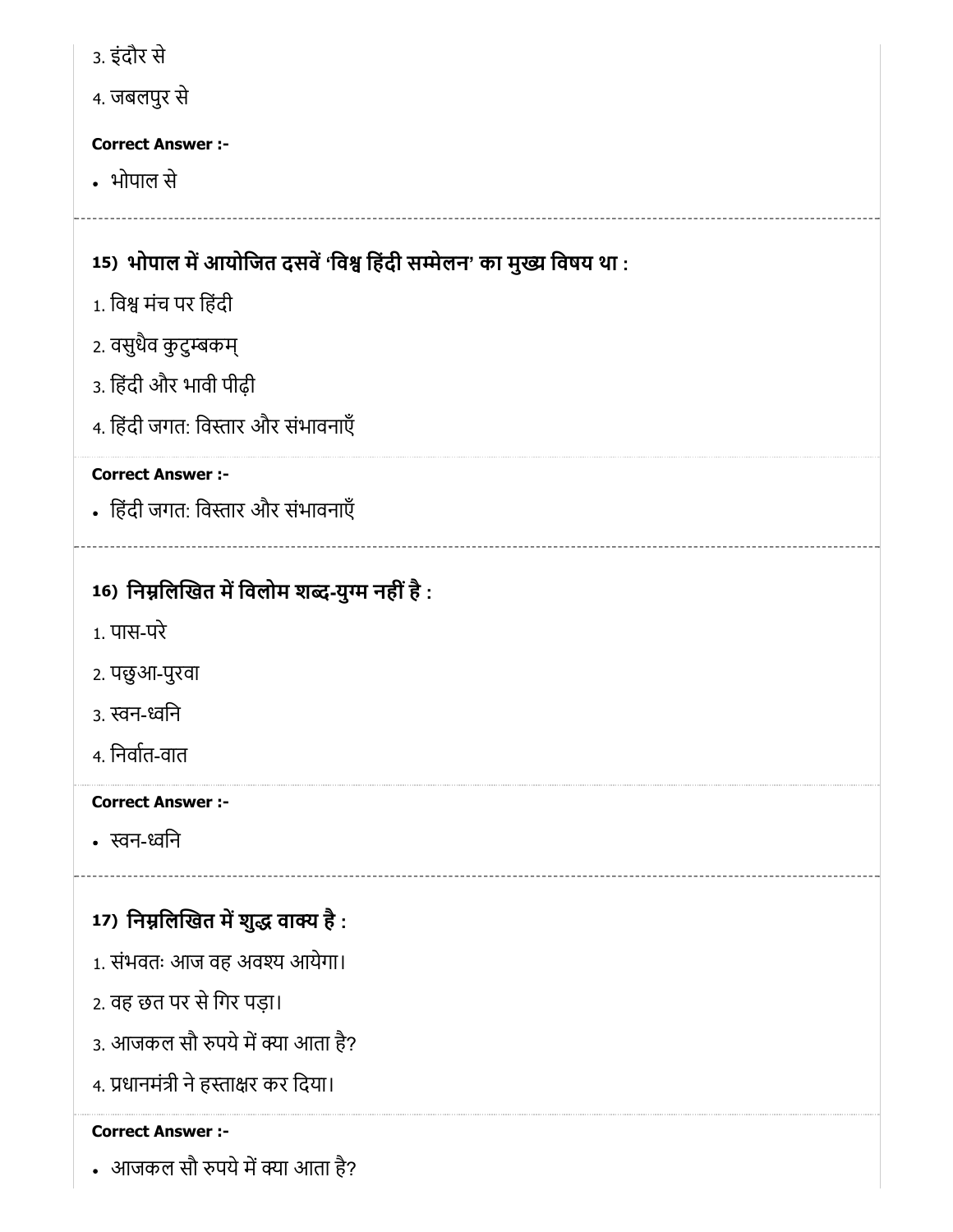# 18) निम्नलिखित में शुद्ध शब्द है :

- 1. संशा
- 2. चे
- 3. फागुन
- 4. गिरस्ती

### Correct Answer :-

फागुन

# 19) निम्नलिखित में समोच्चरित भिन्नार्थक शब्द-युग्म नहीं है :

- 1. गाली-गलौज
- 2. गुड़-गूढ़
- 3. िचर-चीर
- 4. िचता-चीता

# Correct Answer :-

गाली-गलौज

# 20) सुदामा पाण्डेय 'धूमिल' की कृति है

- 1. अँधेरेबंद कमरे
- 2. संसद से सड़क तक
- 3. यामा
- 4. आखिर ऐसा क्या कह दिया मैंने

### Correct Answer :-

संसद सेसड़क तक

### Topic:- General Maths

### 1) DIRECTIONS: Find the wrong term in the given number series:/िनदश: दी ई संख्या श्रेणी में गलत पद ज्ञात करें।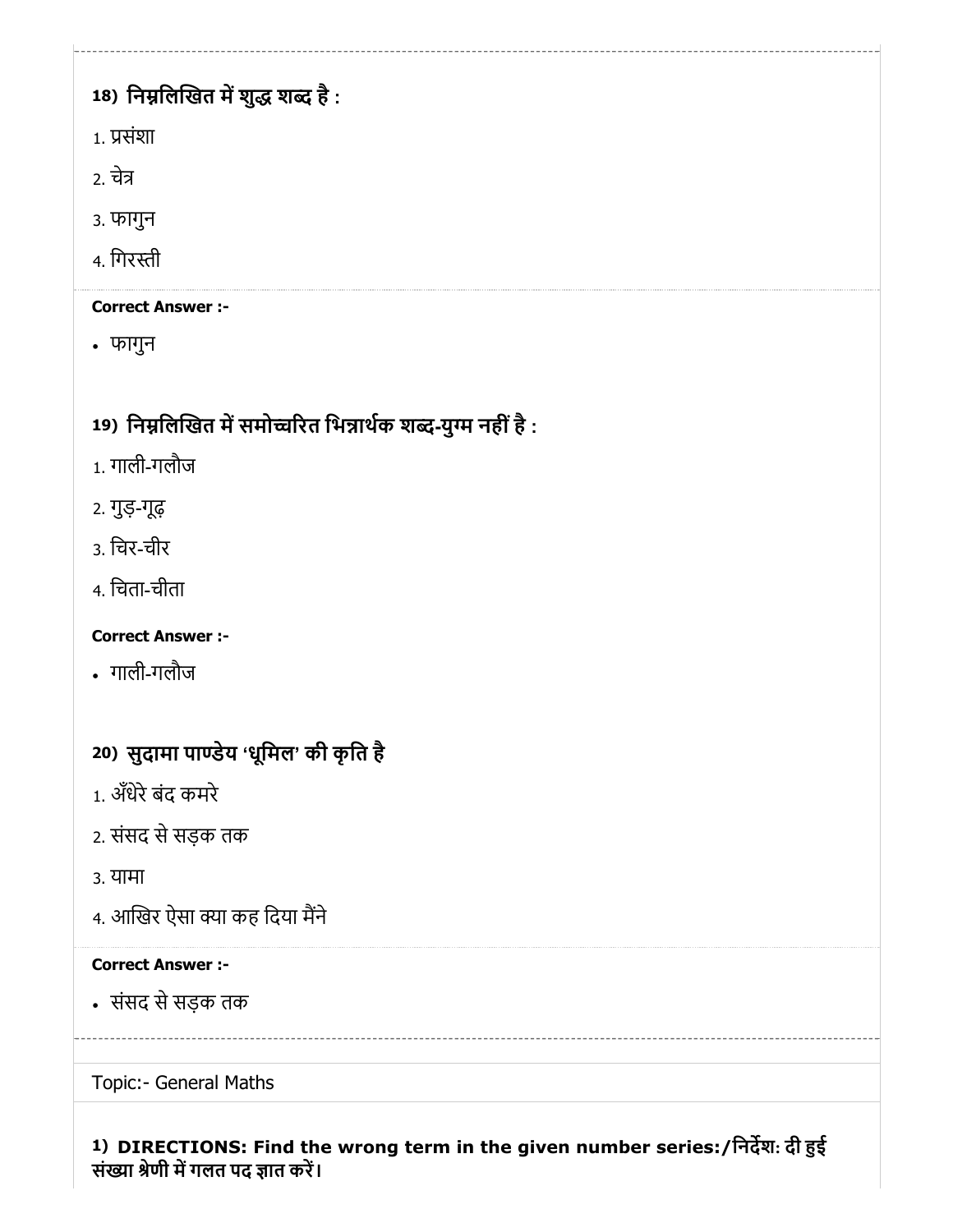15, 28, 45, 64, 85, 116, 147

1. 64

2. 116

3. 28

4. 85

Correct Answer :-

• 85

2) Each interior angle of a regular octagon is:/एक अटभुज का येक अंत: कोण िकतना होता है?

1. 90°

2. None of these/इनमें से कोई नहीं

3. 135°

4. 120°

Correct Answer :-

 $-135°$ 

3) A 570 meter long train crosses a platform of equal length in 15 seconds. What is the speed of the train in meters/second?/570 मीटर लम्बी रेलगाड़ी अपने जितनी लम्बाई वाले प्लेटफार्म को 15 सेकेंड में पार करती है। रेलगाड़ी की गति है (मीटर/ सेकेंड में)

1. 76

2. Cannot be determined/ज्ञात नहीं किया जा सकता

3. 38

4. 54

Correct Answer :-

 $.76$ 

 $4)$  The roots of the quadratic equation y $^{2}$  – 11x + 30 = 0 are:/द्विघात समीकरण y $^{2}$ – 11x+30=0 के मूल है:

1. 8, 5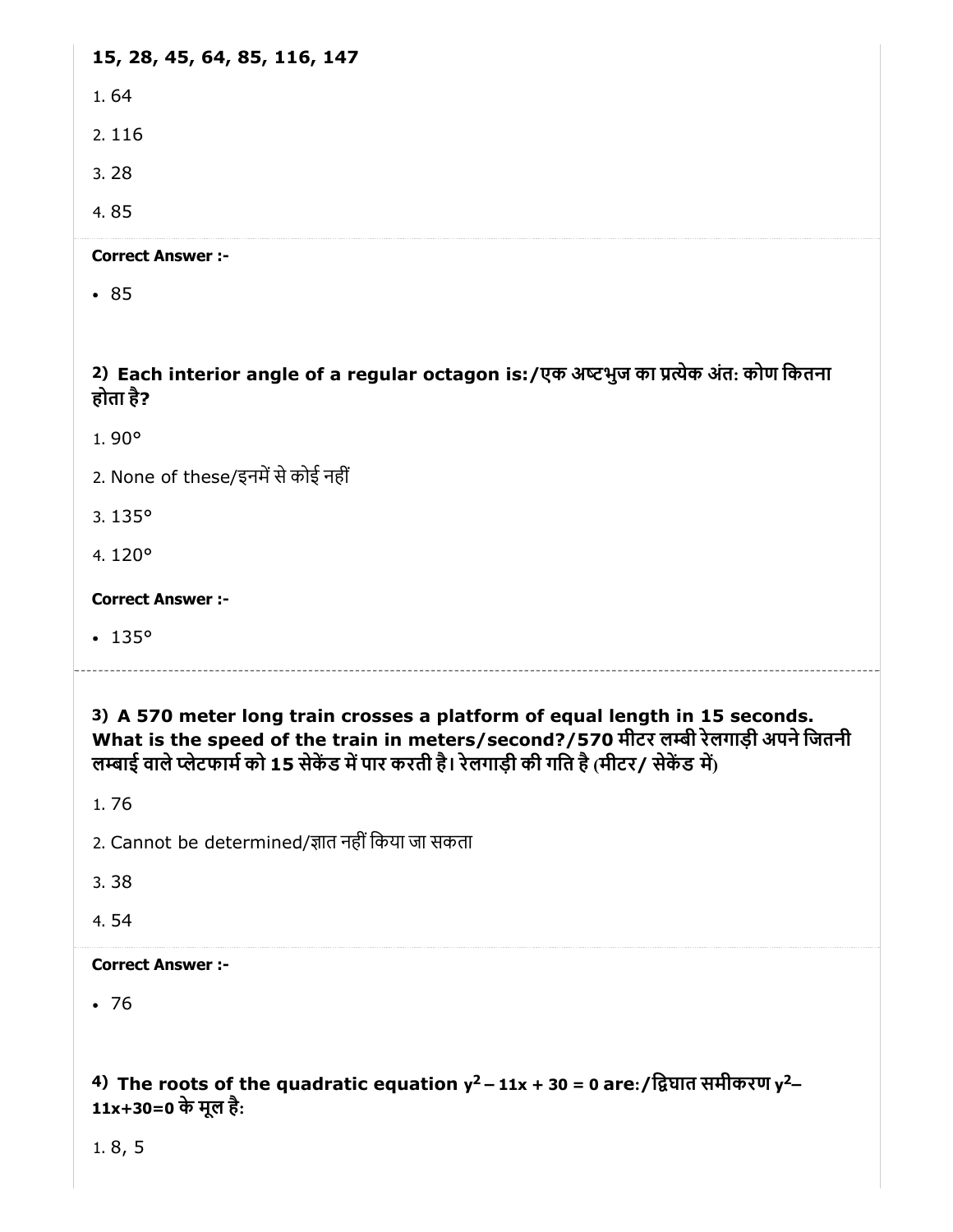3. 7, 5

4. -6, -5

#### Correct Answer :-

 $-6, 5$ 

5) ABCD is a parallelogram,  $AB = 14$  cm,  $BC = 18$  cm and  $AC = 16$  cm. Find the length of the other diagonal? / ABCD एक समातर चतुभुज है, AB = 14 सेमी, BC = 18 सेमी और AC = 16 सेमी हो, तो दसरे विकर्ण की लम्बाई ज्ञात कीजिए।

- 1. 32 cm/32 सेमी
- 2. 28 cm/28 सेमी
- 3. 26 cm/26 सेमी
- 4. 30 cm/30 सेमी

### Correct Answer :-

28 cm/28 सेमी

6) A train crosses a 300 meter long platform in 38 seconds while it crosses a signal pole in 18 seconds. What is the speed of the train in kmph?/एक रेलगाड़ी 300 मीटर लम्बे प्लेटफार्म को 38 सेकण्ड में पार करती है, जबकि एक खंभे को 18 सेकेंड में पार करती है, तो रेलगाड़ी की गति किमी/घण्टा में क्या है?

1. 72

- 2. Cannot be determined/ज्ञात नहीं किया जा सकता
- 3. 48
- 4. 54

### Correct Answer :-

 $-54$ 

7) DIRECTIONS: What should come in place of the question mark (?) in the following series?/निर्देश: निम्नलिखित श्रेणी में प्रश्नवाचक चिन्ह (?) के स्थान पर क्या आना चाहिए?

–1, 0, ?, 8, 15, 24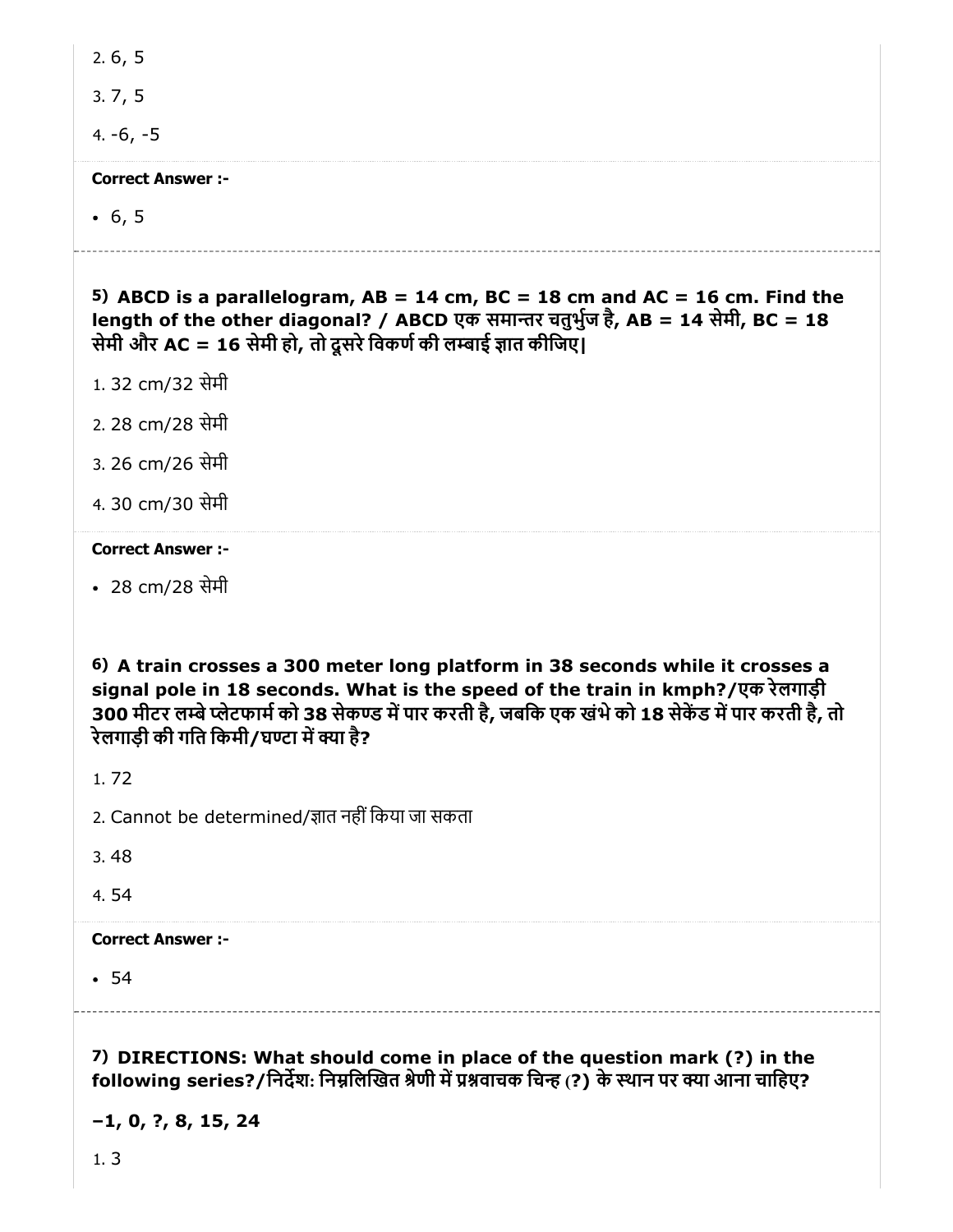| 2.4                                                                                                                                                                                                                                                                                                                      |
|--------------------------------------------------------------------------------------------------------------------------------------------------------------------------------------------------------------------------------------------------------------------------------------------------------------------------|
| 3.2                                                                                                                                                                                                                                                                                                                      |
| 4.1                                                                                                                                                                                                                                                                                                                      |
| <b>Correct Answer :-</b>                                                                                                                                                                                                                                                                                                 |
| $\cdot$ 3                                                                                                                                                                                                                                                                                                                |
| 8) DIRECTIONS: What should come in place of the question mark (?) in the<br>following question?/ निर्देश: निम्नलिखित प्रश्न में प्रश्नवाचक चिन्ह (?) के स्थान पर क्या आना चाहिए?                                                                                                                                         |
| $777777 \div 11 = ?$                                                                                                                                                                                                                                                                                                     |
| 1.777                                                                                                                                                                                                                                                                                                                    |
| 2.70707                                                                                                                                                                                                                                                                                                                  |
| 3.70700                                                                                                                                                                                                                                                                                                                  |
| 4.7077                                                                                                                                                                                                                                                                                                                   |
|                                                                                                                                                                                                                                                                                                                          |
| <b>Correct Answer :-</b>                                                                                                                                                                                                                                                                                                 |
| $\cdot 70707$                                                                                                                                                                                                                                                                                                            |
| 9) 9 men can complete a job in 20 days. If a woman works at one-third of the<br>rate of a man, in how many days can 15 women complete the job?/9 आदमी किसी<br>काम को 20 दिन में पूरा कर सकते है। यदि एक औरत की कार्यक्षमता एक आदमी के कार्यक्षमता का एक तिहाई<br>है, तो 15 औरत कितने दिनों में कार्य को पूरा कर सकती है? |
| 1.30                                                                                                                                                                                                                                                                                                                     |
| 2.36                                                                                                                                                                                                                                                                                                                     |
| 3.48                                                                                                                                                                                                                                                                                                                     |
| 4.24                                                                                                                                                                                                                                                                                                                     |
| <b>Correct Answer :-</b>                                                                                                                                                                                                                                                                                                 |
| • 36                                                                                                                                                                                                                                                                                                                     |

10) X and Y can complete a job in 15 days working together. Y and Z can complete the same job in 20 days working together. X and Z can complete the same job in 30 days working together. Who is the slowest among the 3 workers?/X और Y एक साथ कार्य करते हुए किसी कार्य को 15 दिनों में पूरा कर सकते है। Y और Z एक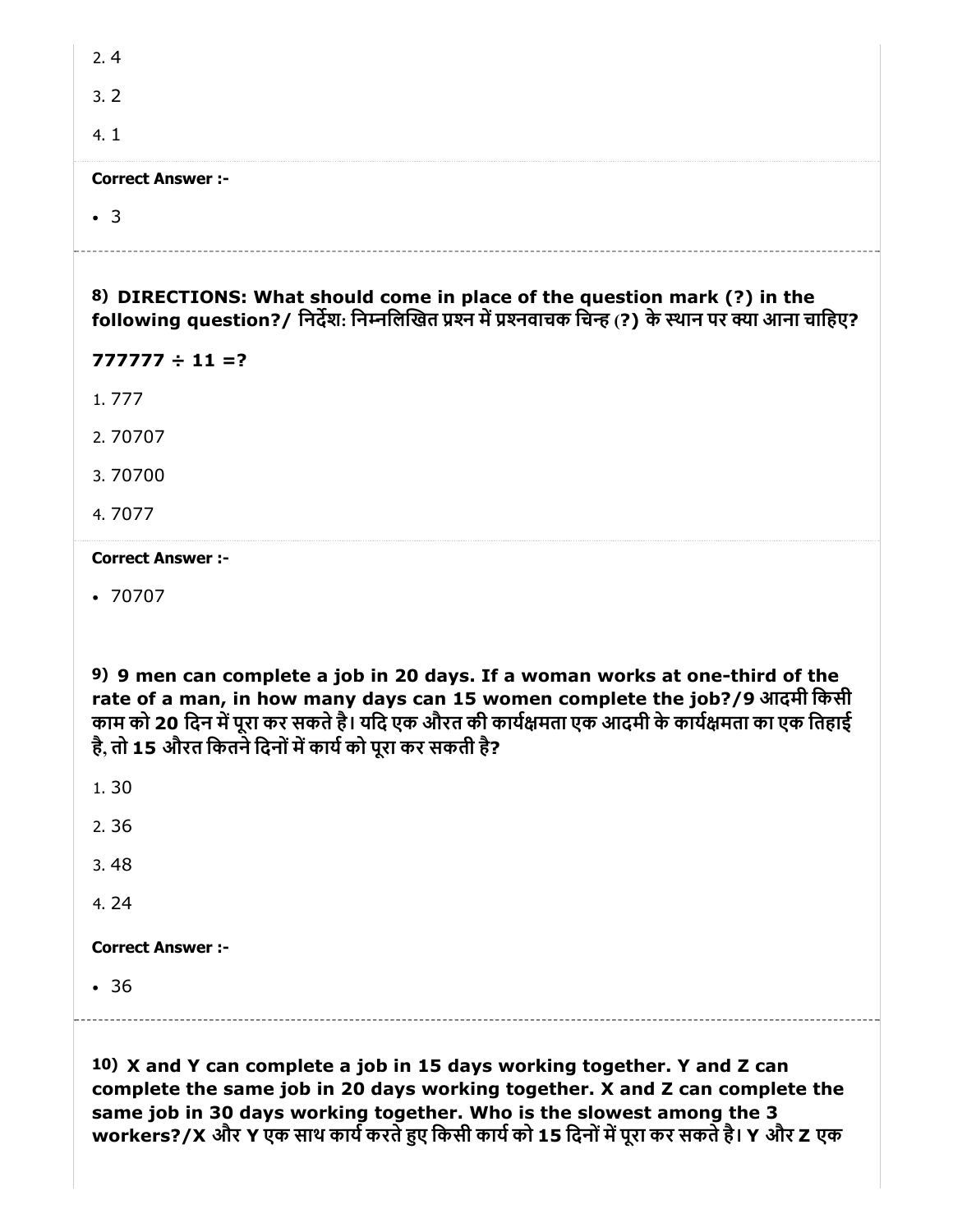| साथ कार्य करते हुए उसे 20 दिन में समाप्त कर सकते है। X और Z एक साथ कार्य करते हुए इसी कार्य को 30<br>दिनों में पूरा करते है। तीनों श्रमिकों में सबसे कम कार्यक्षमता वाला कौन है?                                          |
|---------------------------------------------------------------------------------------------------------------------------------------------------------------------------------------------------------------------------|
| 1. Cannot be determined/ज्ञात नहीं किया जा सकता                                                                                                                                                                           |
| 2. X                                                                                                                                                                                                                      |
| 3. Y                                                                                                                                                                                                                      |
| 4. Z                                                                                                                                                                                                                      |
| <b>Correct Answer :-</b>                                                                                                                                                                                                  |
| $\bullet$ Z                                                                                                                                                                                                               |
| 11)5<br>6 <sup>th</sup> of a number is 1440. What will One-third of that number be?/ किसी संख्या<br>5<br>का 6 वां भाग 1440 है। उसी संख्या का <sup>3</sup> वां भाग क्या होगा?                                              |
| 1.576                                                                                                                                                                                                                     |
| 2.784                                                                                                                                                                                                                     |
| 3.688                                                                                                                                                                                                                     |
| 4.692                                                                                                                                                                                                                     |
| <b>Correct Answer :-</b>                                                                                                                                                                                                  |
| $-576$                                                                                                                                                                                                                    |
| 12) How much time will it take for an amount of Rs.450 to yield Rs.81 as interest at<br>4.5% per annum of simple interest?/450 रु. की एक राशि का 4.5% प्रतिवर्ष साधारण ब्याज की दर<br>से 81 रु. ब्याज कितने समय में होगा? |
| 1.5 years/5 वर्ष                                                                                                                                                                                                          |
| 2.4.5 years/4.5 वर्ष                                                                                                                                                                                                      |
| 3.3.5 years/3.5 वर्ष                                                                                                                                                                                                      |
| 4.4 years/4 वर्ष                                                                                                                                                                                                          |
| <b>Correct Answer :-</b>                                                                                                                                                                                                  |
| • 4 years/4 $\overline{q}$                                                                                                                                                                                                |
|                                                                                                                                                                                                                           |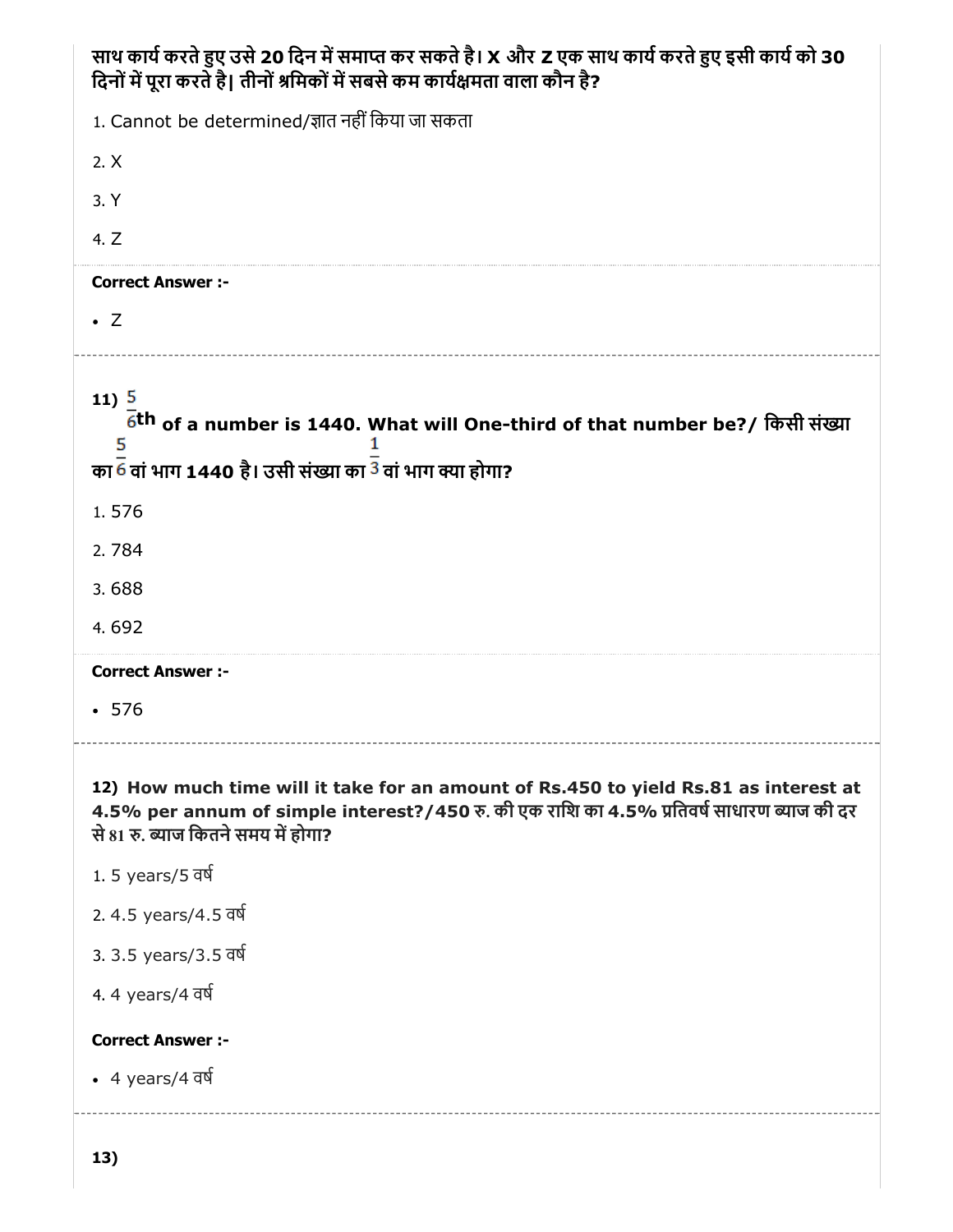10 years ago, Sita's mother age was 4 times than her. After 10 years, the mother's age will be twice than the Sita. What is the present age of Sita?/ 10 वर्ष पूर्व सीता की माँ की आयु, सीता की आयु की 4 गुनी थी। 10 वर्ष बाद माँ की आयु सीता की आयु की दोगुना होगी। सीता की वर्तमान आयु क्या हैं?

- 1. 25 years/25 वष
- 2. 24 years/24 वष
- 3. 22 years/22 वष
- 4. 20 years/20 वष

#### Correct Answer :-

- 20 years/20 वष
- 

14) A General arranges his soldiers in rows to form a perfect square. He finds that in doing so, 60 soldiers are left out. If the total number of soldiers be 8160. Then the number of soldiers in each row is:/एक जनरल अपने सैनिकों को पूर्ण वर्ग वाली पंक्ति में व्यवस्थित करता है। ऐसा करने पर वह पाता है कि 60 सैनिक बच गये। यदि कुल सैनिको की संख्या 8160 हैं तो प्रत्येक पंक्ति में सैनिकों की संख्या है:

1. 92

2. 91

3. 80

4. 90

#### Correct Answer :-

 $.90$ 

15) If the numerator of a fraction is increased by 400% and the denominator is increased by 500%, the resultant fraction is  $\overline{p}$ . What is the original fraction?/ यदि एक भिन्न का अंश 400% बढ़ जाए तथा हर 500% बढ़ जाए, परिणामी भिन्न  $\overline{\overline{27}}$ , है। मूल भिन्न क्या है?

3 1. 8  $2\overline{9}$ 11  $\overline{12}$ 

4. Cannot be determined/निर्धारित नहीं किया जा सकता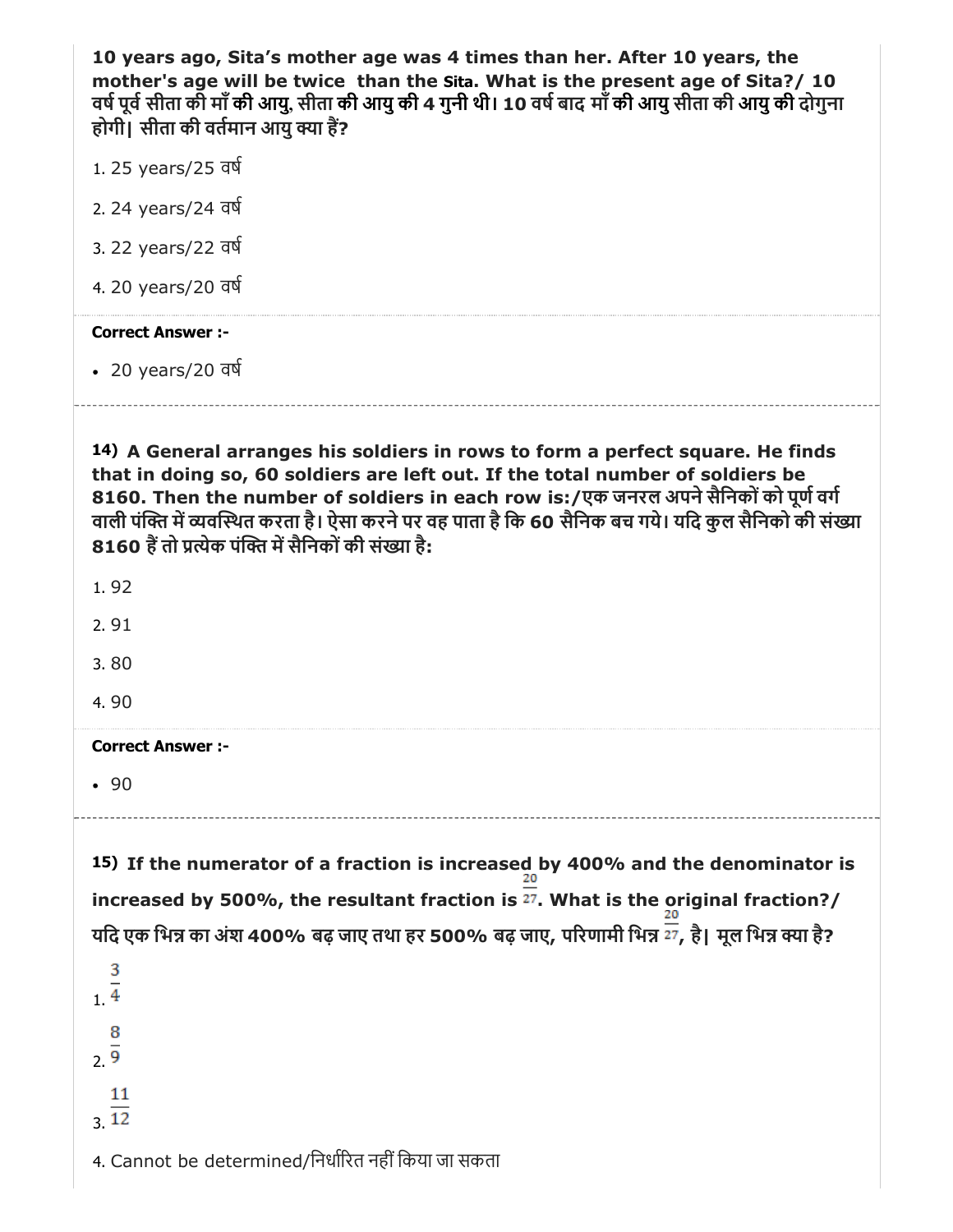| <b>Correct Answer :-</b><br>8                                                                                                                                                                                                                       |
|-----------------------------------------------------------------------------------------------------------------------------------------------------------------------------------------------------------------------------------------------------|
| 16)<br>A man loses 12 <sup>2</sup> % of his money and after spending 70% of the remaining, he<br>is left with Rs.210. How much money (in Rs.)he had at first?/ एक आदमी अपने धन                                                                      |
| का 122% खो देता है,बची हुए राशि का 70% खर्च करने के बाद उसके पास 210 रू. शेष बचता है। आरम्भ में<br>उसके पास कितने रू.थे?                                                                                                                            |
| 1.700                                                                                                                                                                                                                                               |
| 2.800                                                                                                                                                                                                                                               |
| 3.9000                                                                                                                                                                                                                                              |
| 4.900                                                                                                                                                                                                                                               |
| <b>Correct Answer :-</b>                                                                                                                                                                                                                            |
| .800                                                                                                                                                                                                                                                |
| 17) The batting average of a cricket player is 72 runs per inning. In the next 4<br>innings, he could score only 80 runs and thereby decrease his batting average<br>by 2 runs. What is the total number of innings played by him till last match?/ |

एक क्रिकेट खिलाड़ी के प्रत्येक पारी का औसत 72 रन प्रति पारी है। अगले 4 पारियों में वह केवल 80 रन ही बना सका जिससे उसका बैंटिग औसत 2 रन प्रति पारी गिर गया। आखिरी मैच तक उसके द्वारा खेले गए कुल पारियां

3. 104 4. 72 Correct Answer :-

 $• 104$ 

1. 88

2. 92

की संख्या क्या थी?

18) The numerical value of the profit % is equal to the cost price of a book on selling it at Rs.96. So, how much profit (in Rs.)is there on selling it?/ एक िकताब को रु. 96 में बेचने से जो प्रतिशत लाभ होता है उसका संख्यात्मक मान उस किताब के क्रय मूल्य के बराबर है। उस किताब को बेचने से कितने रूपये का लाभ हुआ??